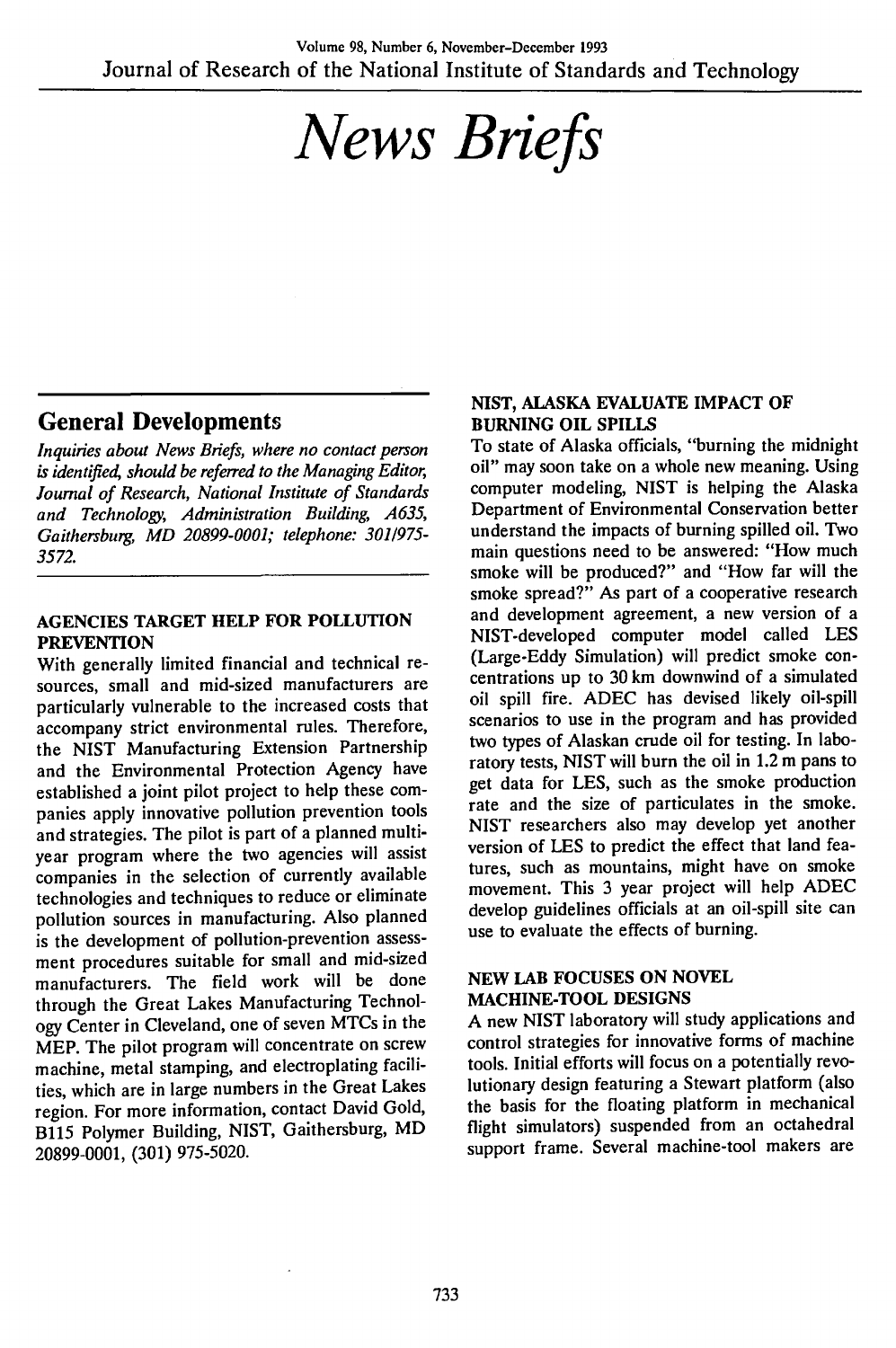pursuing variations of this concept because the combination of rigid frame and six-axis machining capability promises important advantages over conventional machine-tool designs, including lower cost, greater flexibility and reliability, and higher accuracy. For example, a private company has developed a spider-shaped prototype called an octahedral-hexapod machine. Last year, the company received an Advanced Technology Program grant to help it evaluate and refine its prototype. Through a competitive bidding process, NIST<br>intends to purchase an octahedral-hexapod purchase an octahedral-hexapod machine, built to its specifications, for the new Advanced Machine Tool Structures Laboratory. NIST research will focus on developing computercontrol architectures that maximize machine-tool performance and versatility, and on factors influencing the dimensional accuracy of the machining process. For more information, contact E. Clayton Teague, All? Metrology Building, Gaithersburg, MD 20899-0001, (301) 975-3490.

#### SOFTWARE DESIGNED TO SAVE ENERGY AND DOLLARS

NIST has developed a set of four computer programs that can help building designers, owners, and managers evaluate costs and savings of energy conservation projects and select projects with the lowest life-cycle cost. For example, the Building Life Cycle Cost, or BLCC, program can be used to determine the most economical level of attic insulation, select the most cost-effective heating and cooling system, or evaluate the cost effectiveness of a solar heating system. Another program called DISCOUNT can evaluate individual components of a life-cycle cost problem, such as the present value of annual energy savings over 20 years. A third program, ERATES, evaluates electricity costs based on time-of-use, block-rate, and demand-rate schedules. These programs are designed to run on most IBM-PC-compatible microcomputers. No special hardware or graphics capabilities are required. The programs are available from several vendors for a nominal cost. NIST building economists also offer life-cycle cost workshops and training videos. For a brochure with more information, call the NIST Office of Applied Economics at (301) 975-6132.

## CERAMIC "CHEFS" HNE-TUNE RECIPES WITH NEW OVEN

All soufflé chefs know that if you open the oven door during baking, the dish is ruined. Ceramics

developers have a similar problem. When sintering or firing ceramic powders at high temperatures, they typically must rely on trial and error to produce materials with the right properties. To overcome this drawback, NIST materials scientists have installed a unique furnace at the institute's Cold Neutron Research Facility that could help speed up research efforts. Paired with a small-angle neutron scattering instrument, the new furnace allows researchers to observe changes in the microstructure within ceramic materials in real time throughout the sintering process. Cold (slowed) neutrons are directed through a ceramic sample within the furnace, and the pattern of "scattering" produced as the neutrons re-emerge provides information about "grain sizes" and other structural features critical to the material's ultimate properties. For more information, contact Gabrielle Long, A163 Materials Building, NIST, Gaithersburg, MD 20899-0001, (301) 975-5975.

## NO "SECOND GUESSING" WITH NIST TIME SERVICES GUIDE

Persons interested in time, timekeeping, and precise time and frequency measurements will want to get a new paper available from NIST. Titled Time and Frequency Services Offered by the National Institute of Standards and Technology, it describes in some detail shortwave radio stations WWV and WWVH, low-frequency radio station WWVB, satellite time services, and the Automated Computer Time Service. It also discusses two services for persons needing the most accurate time and frequency signals possible. Future trends in NIST services are discussed, including greater use of Global Positioning System satellites and optical communication technology. For a copy of this paper, contact Sarabeth Moynihan, Div. 104, NIST, Boulder, CO 80303-3328, (303) 497-3237. Ask for paper no. 37-93.

#### FEBRUARY MEETING TO FEATURE 1993 BALDRIGE WINNERS

"Quest for Excellence VI," Feb. 6-9, 1994, at the Washington Hilton and Towers in Washington, DC, will be the first conference to feature presentations by all of the 1993 recipients of the Malcolm Baldrige National Quality Award, The award recipients were announced in October. Chief executive officers and other team members from the winning companies will describe in detail their quality improvement strategies and results. The conference provides a unique networking opportu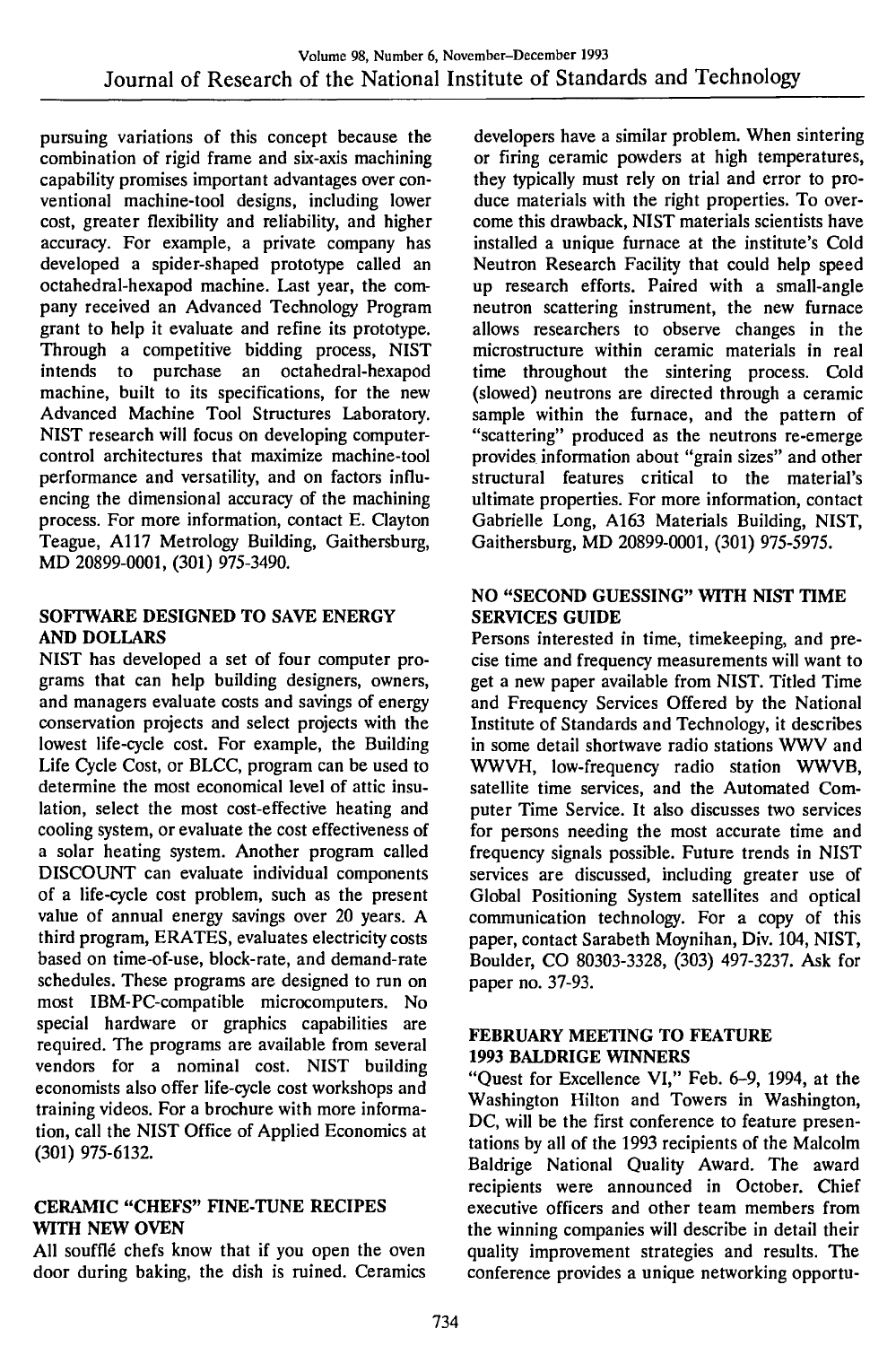nity for people from across the country to exchange plans and ideas for quality and productivity improvements. It is being co-sponsored by NIST, the American Society for Quality Control, and the Association for Quality and Participation. For more information about "Quest for Excellence VI," call (301) 975-2036.

#### **TWO COMPANIES RECEIVE 1993 BALDRIGE AWARD**

The 18th and 19th winners of the Malcolm Baldrige National Quality Award were announced by President Clinton on Oct. 18, 1993. The companies are Eastman Chemical Co. (Kingsport, Tenn.) in the large manufacturing category and Ames Rubber Corp. (Hamburg, N.J.) in the small business category. Eastman Chemical, a division of Eastman Kodak Co., ranks as the 10th largest chemical company in the United States and 34th in the world. It manufactures and markets over 400 chemicals, fibers, and plastics for 7,000 worldwide customers—over 70 percent of whom rated Eastman their number one chemical supplier for the past 4 years. Founded in 1949, Ames Rubber produces rubber rollers for office machines and is the world's largest manufacturer of rollers for mid- to large-sized copiers. Quality improvements have saved the company and its customers more than \$3 million, an average of \$2,700 for each of its 445 employees in 1993. The two winners were honored for their world-class systems of management, employee involvement, and customer satisfaction at a ceremony in Washington, DC, in November.

## **NEW DENTAL MATERIAL CONTAINS NO MERCURY**

A mercury-free, direct filling alternative for conventional dental amalgams is being developed at NIST in a collaborative effort between government and industry. The new restorative process uses metallic powders in a form easily applied to prepared tooth cavities with treatment procedures very similar to those in current dental practice. The National Institute of Dental Research is contributing support for the program through the American Dental Association Health Foundation's Center for Excellence. The ADAHF maintains the Paffenbarger Research Center at NIST. The restorative process, based on NIST electrochemical powder technology, was invented by a NIST scientist, and a guest scientist from Israel. The material involves the use of biocompatible metallic powders such as silver-coated tin. These pairs of metals undergo fast diffusion or combine to form an in-situ intermetallic compound at body temperature. According to the NIST scientist, the new restorative material could be in dental offices within 3 years.

#### **TECHNOLOGY CENTERS TO HOST SBA EXPERTS**

The Department of Commerce and the Small Business Administration have agreed to establish Small Business Development Center subcenters at the seven current Manufacturing Technology Centers sponsored by Commerce's NIST. Under the agreement, NIST intends to provide the MTCs with funding—up to  $$250,000$  per center per year—to finance the subcenters for a 3-year trial period. SBDCs supply a wide range of financial and business planning services for small and mid-sized companies. The new subcenters will not only give MTC clients improved access to SBA programs but also will provide specialized services geared to needs of manufacturers. Specific details of each subcenter's operation will be decided by the associated MTC, working with the lead SBDC agency in that state. Following MTC practice, the SBDCs will be tailored to meet the specific needs of manufacturers in their service areas.

#### **PANEL TO ADDRESS OPEN SYSTEMS COMPATIBILITY**

Due to the incompatibility of two major computer networking protocol suites, NIST has named an interagency panel to review open systems network requirements and recommend policies on the use of networking standards by the federal government. The Panel on Federal Internetworking Requirements will consider the comparative strengths of the Internet Protocol Suite and Open Systems Interconnection specifications, two widely used, yet incompatible, protocol suites. The IPS and OSI specifications for computer communications provide many similar capabilities for interconnecting computers; local-area, wide-area, and other networks; and for routing information between computers. The panel will review the government's requirements for network features such as security, ease of use, national and international connectivity, and standards maintenance. Interoperability requirements, agency costs, and the role of protocols not in OSI or IPS specifications also will be considered. The panel is expected to issue a report in January 1994.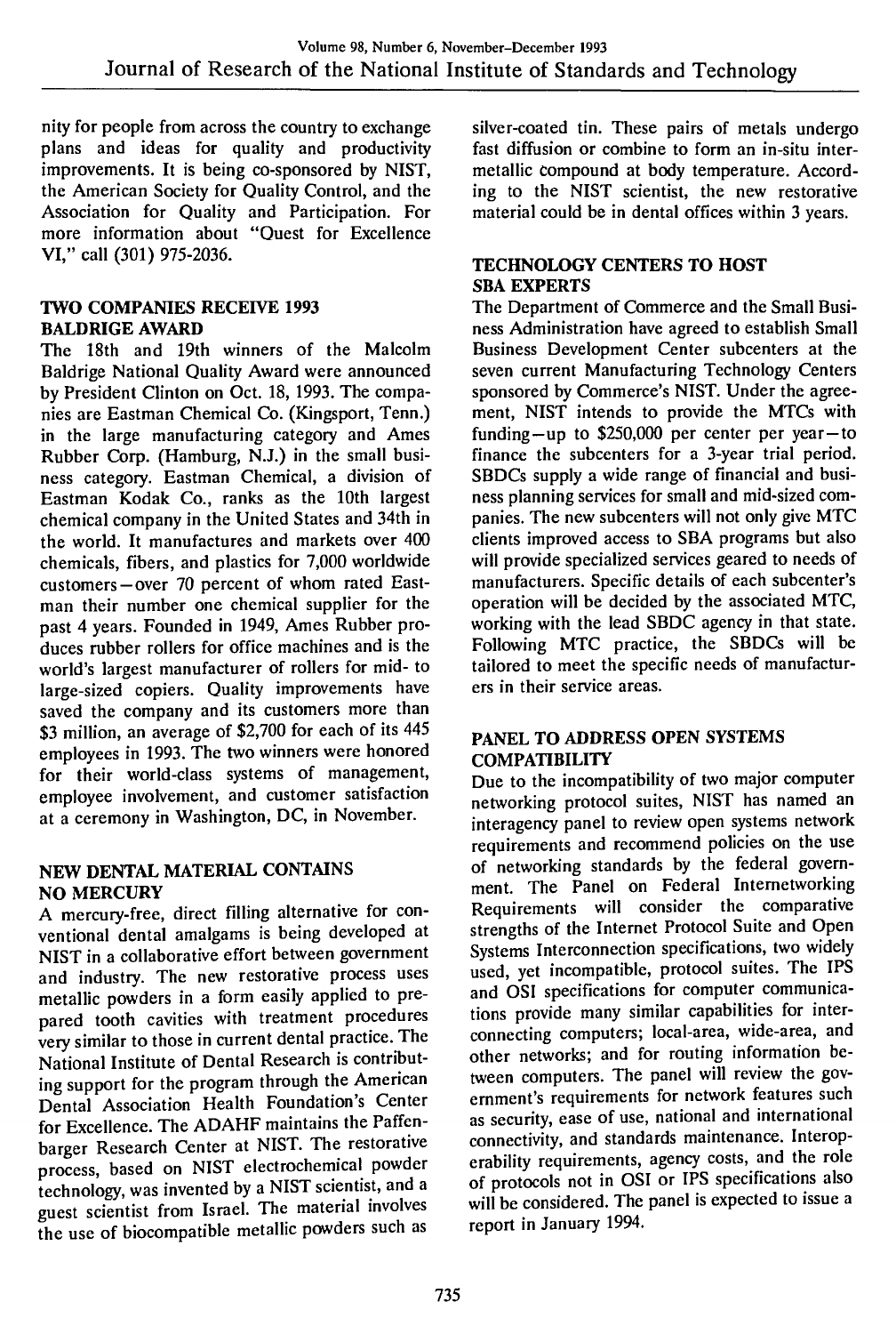#### NEW STANDARD RANDOMLY CHOOSES COMPUTER PASSWORDS

For computer users who continue to rely on traceable passwords such as the name of a pet, a nickname or birthday, a new standard has been approved that may make their lives a bit easier. The Automated Password Generator, specified in NIST's Federal Information Processing Standards Publication 181, produces random passwords that are pronounceable, easily remembered, stored and entered into computer systems, yet are not readily susceptible to automated techniques that have been developed to search for and disclose passwords. Use of this algorithm adds an extra layer of security to protected computing resources. This standard complements the Password Usage Standard (FIPS 112), which specifies basic security criteria for the design, implementation, and use of passwords. Copies of FIPS PUB 181 will soon be available for purchase from the National Technical Information Service, Springfield, VA 22161, (703) 487-4650. For further information, contact Charles<br>Dinkel, A216 Technology Building, NIST, Dinkel, A216 Technology Building, NIST, Gaithersburg, MD 20899-0001, (301) 975-3367.

## TWENTY-NINE GRANTS ANNOUNCED FOR ATP FOURTH ROUND

Commerce Secretary Ronald H. Brown announced on Nov. 4 the awarding of 29 grants for the fourth round of the Commerce Department's Advanced Technology Program. The NIST-administered grants are designed to accelerate the development and commercialization of promising, high-risk technologies with substantial potential for enhancing U.S. economic growth. These latest awards will help finance the multiyear R&D projects with a projected total cost of \$118 million, of which some \$60 million will be funded by the ATP. The new programs selected for funding included proposals in technology areas such as communications and information systems, biotechnology, electronics, manufacturing, and advanced materials. More than 50 companies, universities and research insfitutions —including more than 20 small businesses—will participate directly in work supported by these awards. Five grants went to joint ventures. Funding for the ATP program itself will rise from \$68 million in fiscal year 1993 to nearly \$200 million in FY 1994. The president's technology strategy calls for the program to grow to \$750 million by FY 1997.

## LASER LIGHT USED TO FOCUS ATOMS ON SURFACES

NIST physicists have successfully demonstrated a rapid new process for fabricating infinitesimally small metallic structures. The new process, known as "atom optics," manipulates chromium atoms into precise locations on a silicon surface using laser light. This technique of focusing chromium atoms opens new avenues for creating smaller and faster electronic devices. The physicists report their discovery in the Nov. 5 issue of Science. NIST physicists have patterned structures by channeling chromium atoms between the peaks in a light wave. As focused by laser light waves, the chromium atoms form tiny parallel rows on a silicon surface. Each row is approximately 65 nm wide, about onethousandth the diameter of a human hair. These rows, visible with a scanning electron microscope, are about 34 nm high and 213 nm apart. Although other scientists have used light to focus sodium atoms, the NIST experiment marks the first time this technique has been used to create durable metallic structures. For more information, contact Jabez McClelland, B206 Metrology Building, NIST, Gaithersburg, MD 20899-0001, (301) 975- 3721.

#### "ELECTROMAGNETIC BOTTLE" TRAPS IONS FOR STUDY

An exotic form of matter was recently created when NIST physicists stripped 46 electrons from a barium atom in the institute's new Electron Beam Ion Trap-or EBIT-Facility. The EBIT Facility holds the supercharged atoms with a force field that compresses them into a tiny column at the center of a vacuum chamber. In this 2 cm long and  $60 \mu m$  wide (the width of a human hair) column, a powerful electron beam rips electrons from atoms injected into the trap. Superconducting magnets help hold the atoms, now missing most or all of their electrons, inside what could be considered an "electromagnetic bottle." As the electron beam excites these highly charged ions, they absorb and emit photons. NIST physicists use the energy spectra of these emitted photons to study quantum electrodynamics, the interaction of virtual matter/ anti-matter particles with ions. The EBIT Facility also can help determine how ions behave in solar flares, black holes, and nuclear explosions. Possible industrial applications include the use of exotic ion beams in micromachining surfaces and nanofabri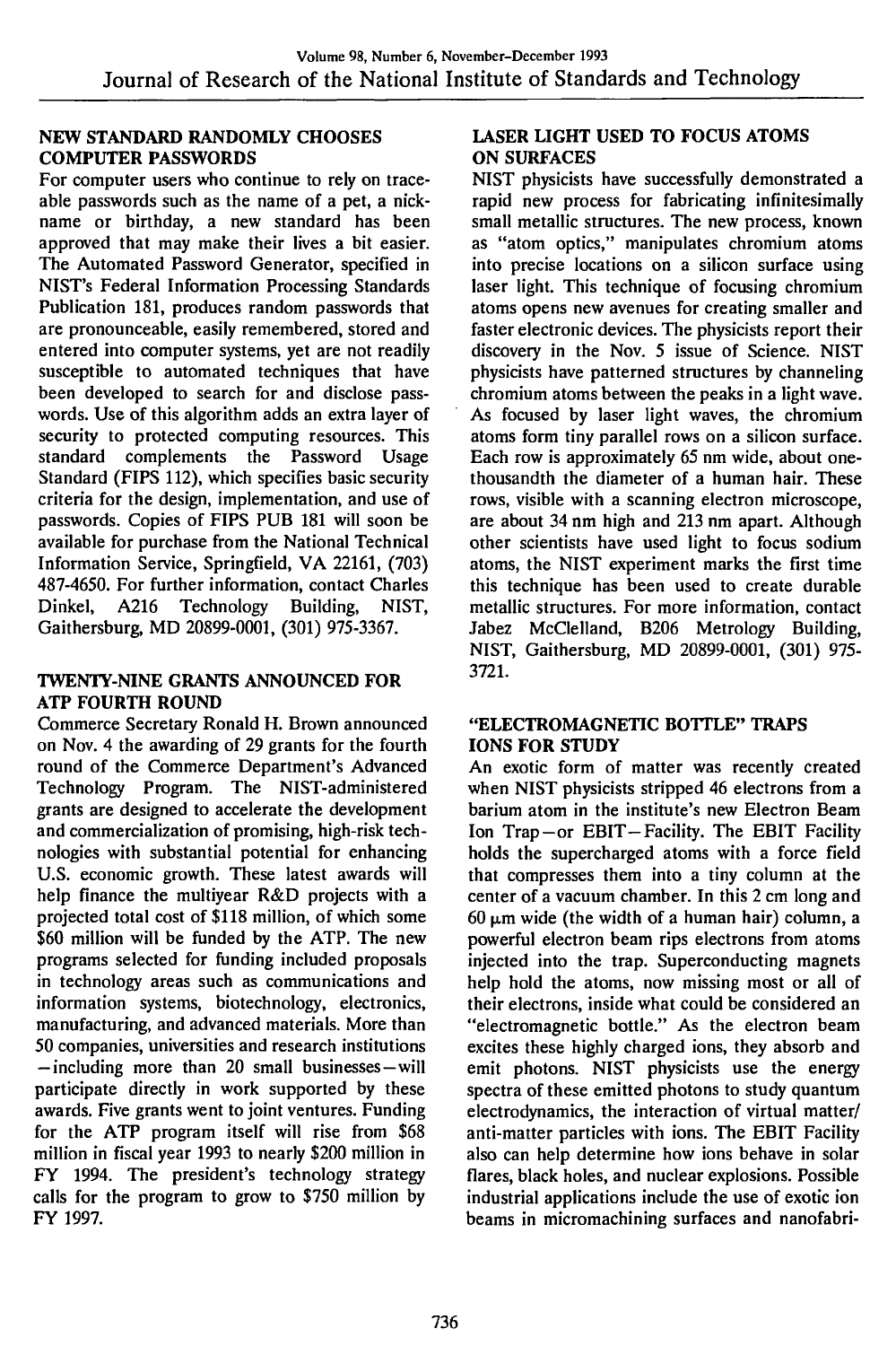cation of electronic devices. NIST's EBIT was built by and operates under a collaboration between NIST and the Naval Research Laboratory, and follows pioneering work done by a group at the Lawrence Livermore National Laboratory.

## **1994 BALDRIGE CRITERIA FOCUS ON BUSINESS PLANNING**

This year's criteria for the Malcolm Baldrige National Quality Award highlight the importance of integrating quality and operational aspects, such as manufacturing and service delivery strategies, into overall business planning. The seven criteria categories—leadership, information and analysis, strategic quality planning, human resource development, and management, management of process quality, quality and operational results, and customer focus and satisfaction—remain basically the same. Over one million copies of the award criteria, which double as quality improvement guidebooks, are in use worldwide. The criteria are accepted widely as the definition of what constitutes world-class quality. Individual copies of the 1994 award criteria, along with the 1994 application forms and instructions, are available from NIST by calling (301) 975-2036. Multiple copies in packets of 10 can be ordered for \$29.95 plus postage and handling from the American Society for Quality Control, (800) 248-1946. ASQC's order number is T998. NIST manages the award program in conjunction with the private sector.

## **1994 NIUF MEETING DATES ANNOUNCED**

Users and implementors interested in the Integrated Services Digital Network, which utilizes telephone lines to transmit voice, graphics and computer data simultaneously, are welcome to the 1994 meetings of the North American ISDN Users' Forum. The NIUF will meet first on Feb. 8-11, 1994, at the Hyatt Regency Tech Center in Denver, CO. Locations for the other meetings, June 20-24, 1994, and Oct. 3-7, 1994, have not been announced. The NIUF is a collaboration between NIST and industry partners who have a stake in using, implementing or providing service for ISDN. Previous meetings addressed the NIUF's participation in the National Information Infrastructure, impact on mass markets, and network interoperability. For more information, contact Dawn Hoffman, B364 Materials Building, NIST,

Gaithersburg, MD 20899-0001, (301) 975-2937, fax: (301) 926-9675.

#### **NEW DEVICE IMPROVES MAMMOGRAPHY IMAGING**

A new NIST invention, an x-ray crystal diffraction spectrometer, can help radiologists improve image quality in mammography, one of medicine's most important breast cancer screening tools. The quality of a mammogram, an x-ray image of breast tissue, is determined in part by the electrical voltage that generates x rays in a mammographic unit. A radiologic technician sets the voltage on the unit based on the thickness and tissue density of the breast. The NIST spectrometer will be used as a calibration device. When placed in the x-ray beam, the device tells whether the actual voltage agrees with the indicated voltage. The x-ray crystal diffraction spectrometer, a metal box about 46 cm in length, measures the electrical voltage over the range used in mammography more accurately than any existing method. The research was reported in the November/December 1993 issue of Medical Physics.

#### **SOFTWARE HELPS PREDICT, SOLVE MOISTURE PROBLEMS**

Researchers at NIST and the Virginia Polytechnic Institute and State University have developed a user-friendly computer program called MOIST that predicts moisture accumulation in walls and ceilings. Too much moisture can cause nails to pop; paint to blister; wood beams to bow, shift or decay; insulation to thermally degrade; and indoor air to develop quality problems. For example, in 1992, a courthouse in Polk County, Fla., was closed for renovations costing \$16 million—almost half of the original cost of the building. The problem: moisture trapped in the walls and ceilings allowed the growth of mold and mildew, causing a serious indoor air quality problem. With MOIST, users can define a wall, cathedral ceiling or low-slope roof construction, and then vary the type and placement of building materials. MOIST can determine whether a vapor retarder is needed and, if so, where it should be placed. It also can be used to evaluate the effect various paints, wall coverings, and climate have on moisture accumulation. Free copies of the MOIST software are available by writing to Doug Burch, B320 Building Research Building, NIST, Gaithersburg, MD 20899-0001.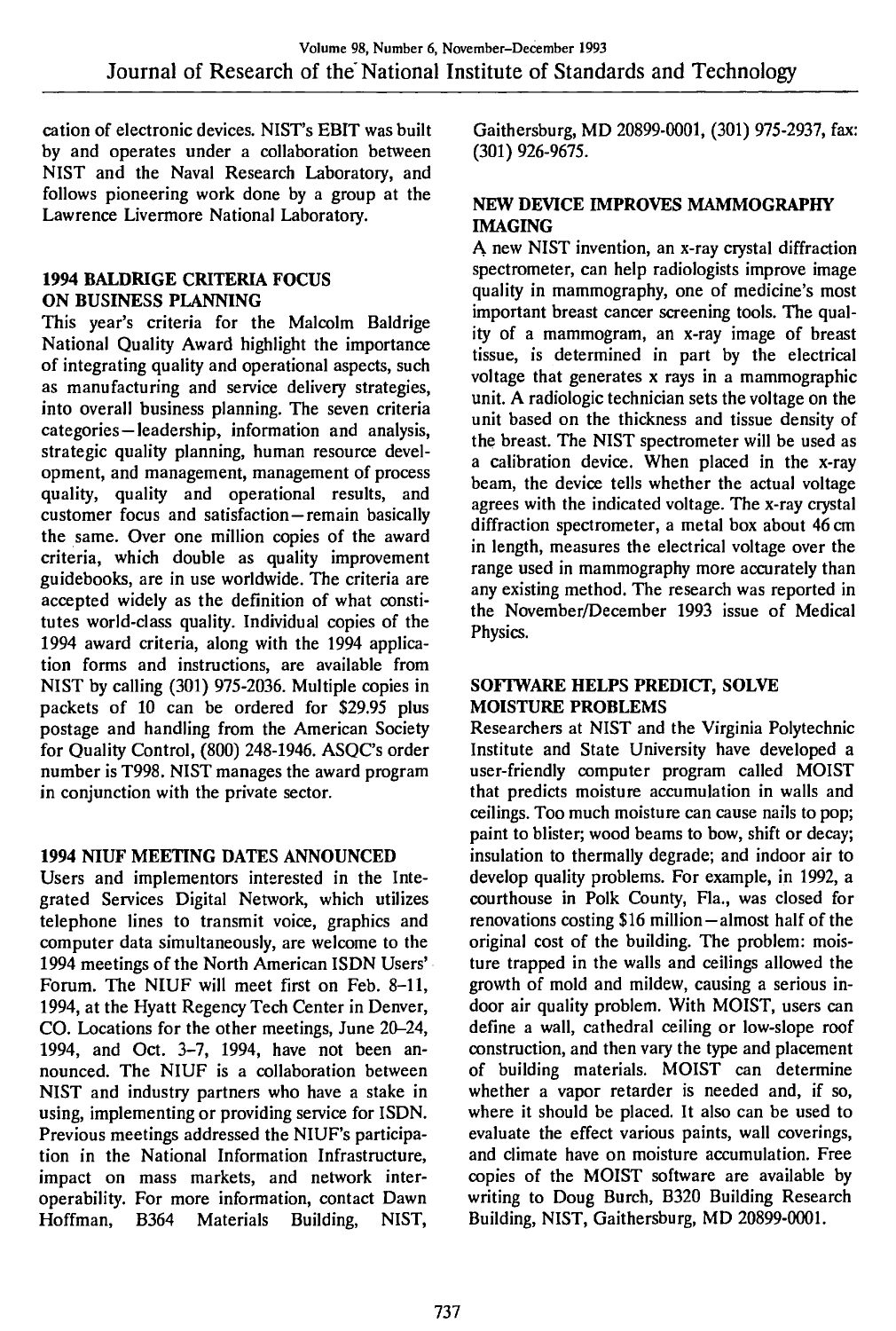#### NEW "ONE-STOP" INDUSTRY GUIDE TO NIST AVAILABLE

A new publication describing more than 250 different research projects, grants, and industry outreach programs at NIST is now available both in print and via electronic mail. The 116-page Guide to NIST includes sections on the Advanced Technology Program; the Manufacturing Extension Partnership; all major NIST programs (with contact names, addresses, phone numbers and e-mail addresses); electronic bulletin boards and information retrieval systems; research consortia; grants; publications; mechanisms for collaborative research; facilities; and a detailed subject index. For a free printed copy, send a self-addressed mailing label to the NIST Public Affairs Division, A903 Administration Building, NIST, Gaithersburg, MD 20899-0001; or fax requests to (301) 926-1630. Full text of the report is available electronically through the Internet Gopher system. From a remote log in, type "telnetgopher.nist.gov". At the log-in prompt, type "gopher". From a gopher client, use the gopher server as "gopherserver.nist.gov" with port 70. The electronic version of the guide allows for customized searches of topics of interest.

#### MEASURING ENERGY FLOWS IN A SUPER-COLD REFRIGERATOR

In the late 1980s, NIST developed a super-cold refrigerator with no moving parts in the cold end. Termed an orifice pulse tube refrigerator, or OPTR, it has a variety of potential uses in infrared sensor, vacuum pump, and medical technology. A recent NIST paper describes a technique allowing for the instantaneous measurements of mass flow rate, temperature, and pressure during the operation of an OPTR. The paper presents the values of enthalpy, entropy, and work fluxes at the cold end of the pulse tube evaluated from the measurements. These results will aid in improving input parameters to the analytical model developed at NIST, as well as verifying model predictions. The experimentally measured enthalpy flows and refrigeration powers within the pulse tube ranged from 60 percent to 85 percent of the ideal values from the NIST adiabatic model. For a copy of paper 40-93, contact Sarabeth Moynihan, Div. 104, NIST, Boulder, CO 80303-3328, (303) 497-3237.

#### NIUF GROUP STUDIES ISDN WIRING INSTALLATION

Professionals who own a small business or work in a home office may dream of the productivity possible with an advanced telecommunication service like the Integrated Services Digital Network. While such services are more commonly found in large businesses, a joint governmentindustry group is working to remove some barriers to general use of ISDN. The North American ISDN Users' Forum formed a Wiring and Powering Working Group to develop guidelines for those who install ISDN wiring for residential and small business customers. To date, most of the practical information for installing this high-technology equipment is incomplete and targeted primarily at large businesses. The working group is trying to make it easier for customers in all market segments—not just large business—to get hooked up. The effort is supported by several major industry players, including ISDN service providers, component vendors, installers, and communication planners. The NIUF, a collaboration between NIST and industry, helps users and manufacturers to concur on ISDN applications, standards, and conformance tests. For more information about the Wiring and Powering Working Group, contact Steve Halpern, NYNEX Science *&* Technology, 500 Westchester Ave., Room 2G19A, White Plains, NY 10604, (914) 644-2581, email: sjh@nynexst.com (via Internet).

## EM MATERIALS MEASUREMENTS FOCUS OF NEW REPORT

In recent years, many industries have recognized a critical need for reliable data on electromagnetic properties of various materials. A new publication, NIST Measurement Service for Electro-magnetic Characterization of Materials (NISTIR 5006), presents an overview of special test and measurement services for characterizing dielectric and magnetic properties of materials at radio and microwave frequencies. For these services, NIST uses three automatic network analyzers that cover the frequency range from 100 kHz to 26.5 GHz. The publication describes measurements of permittivity and permeability using coaxial transmission line systems, waveguide systems, and several types of resonators.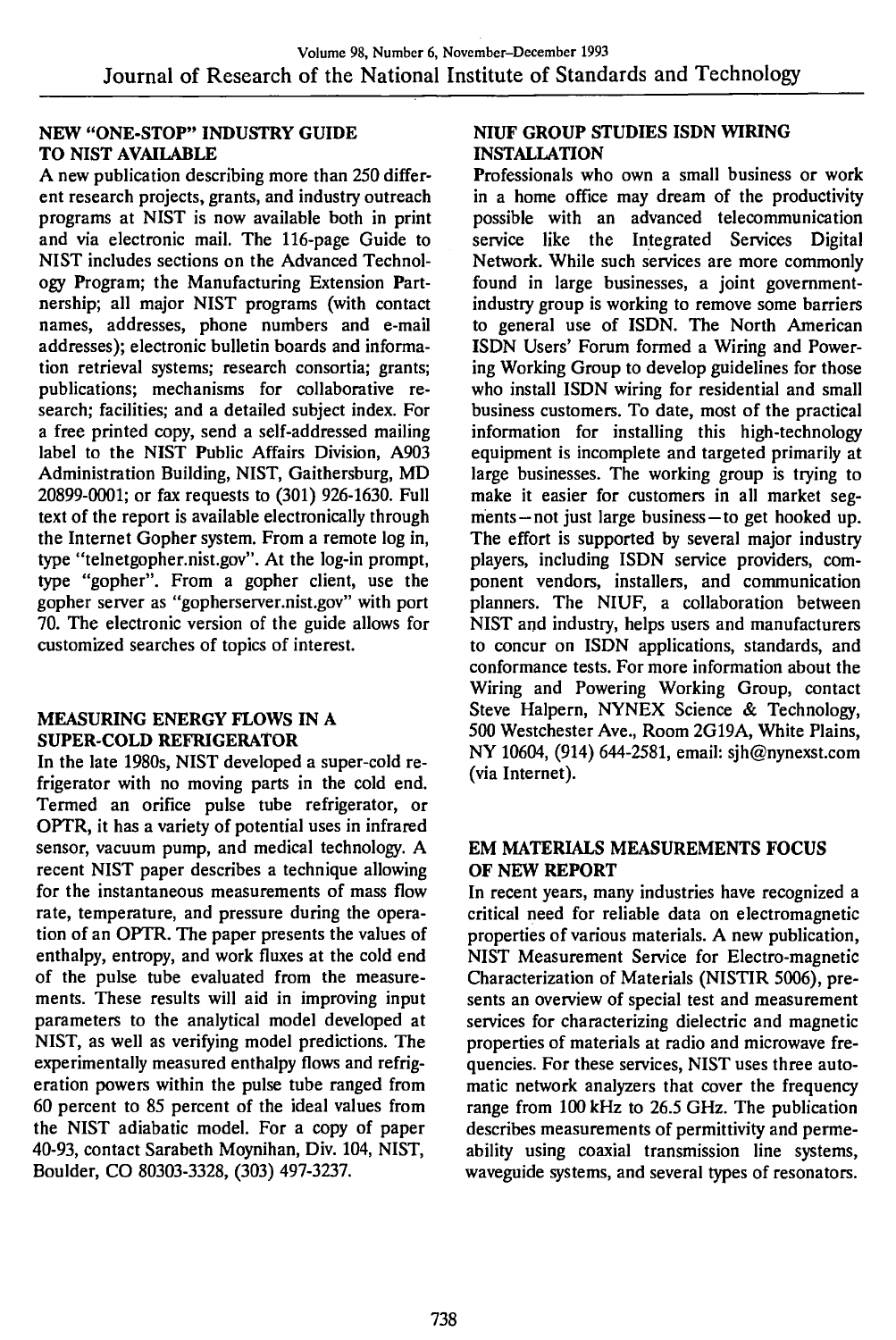The most widely used line system is the 7 mm coaxial airline with a frequency range from direct current (zero hertz) to about 18 GHz. The most widely used waveguide system uses X-band (WR-90) waveguide, which covers the frequency range from 8.2 GHz to 12.6 GHz. NIST's resonators are used for accurate measurements of loss tangents of low-loss materials. Also available is a software package for complex permittivity and permeability determination during transmission-line measurements. Copies of NISTIR 5006 are available from the National Technical Information Service, Springfield, VA 22161, (703) 487-4650. Order by PB 94-110186.

## **ATOMIC CLOCK, WEAR-RESISTANT ALLOY RECEIVE HONOR**

Popular Science magazine has selected two NIST technologies, the NIST-7 atomic clock and a biocompatible alloy that resists fracture and wear, as among its "Best of What's New in 1993." The list honors what the publication considers "the year's 100 most significant new products and achievements in science and technology." Both NIST winners are featured in a special section in the December 1993 issue of the magazine. Started up in April 1993, NIST-7 is the seventh generation of atomic clocks built by NIST's Time and Frequency Division in Boulder, CO. It neither gains nor loses a second in <sup>1</sup> million years. The development of the new alloy—a biocompatible mixture of zirconium, palladium, and ruthenium—was announced in January 1993 at NIST's Paffenbarger Research Center in Gaithersburg, MD. Tests show that under applied stress normally large enough to produce a change in shape, the alloy undergoes internal changes that actually increase its ability to resist further deformation and wear. It is being researched as a potential material for dental and medical devices, and holds significant promise as an industrial coating where high-performance materials are required for bearing surfaces and mechanical joints.

## **INTERAGENCY COMMTITEE ON STANDARDS POLICY ISO 9000 CLEARINGHOUSE**

NIST has issued a fact sheet, entitled "Federal ISO 9000 Related Activities," which summarizes information received by NIST on ISO 9000-related activities in the Departments of Education, Commerce, Health and Human Services, Interior, Labor, and State, as well as the Federal Trade Commission, General Services Administration,

U.S. International Trade Commission, Nuclear Regulatory Commission, Office of Management and Budget, and the U.S. Postal Service. The fact sheet also includes information on foreign government use of the ISO 9000 Standards and is the result of a recommendation by the newly formed Working Group on ISO 9000 of the Interagency Committee on Standards Policy (ICSP) that NIST should serve as the ICSP ISO 9000 clearinghouse for dissemination of information on federal agency activities related to the ISO 9000 Standard Series.

The fact sheet is available to federal agencies and others with an interest in such activities. Additional fact sheets on federal agency ISO 9000 related activities will be issued as new or revised information is received by the clearinghouse.

## **PATENT ISSUED ON SENSOR TO DETECT**

**AND CLASSIFY SUBMICROMETER PARTICLES** NIST has received a patent on a solid-state sensor capable of detecting particles having dimensions down to  $0.1 \mu m$ . The patent, number 5,218,211, was issued June 8. The target application is for the detection of particles in the ultra-clean environment required for the manufacture of integrated circuits. The sensor consists of a dime-sized "monolithic" array of individually addressable, photosensitive pixels connected to a hardware/software electronic subsystem. The array is activated by illumination with an electronically alterable spectrum of electromagnetic radiation. The device includes a screen patterned with apertures of different sizes and geometries designed to facilitate the extraction of particle-size distributions using neural network algorithms. To date, just over a dozen companies have made preliminary inquiries about the patent.

#### **METHOD DEVELOPED FOR CHARACTERIZING PLANAR TRANSMISSION LINES FORMED ON LOSSY SUBSTRATES**

Two NIST scientists have developed a method that should, for the first time, provide accurate determinations of the characteristic impedance of a microwave planar transmission line formed over a lossy or dispersive dielectric as substrate. Planar transmission lines are typically miniature structures and are essential components in applications such as monolithic microwave integrated circuits, printed-circuit boards, and special modules for high-performance computers. As the speed of advanced silicon digital circuits increases, advanced silicon digital circuits increases, microwave lines will be required for mainstream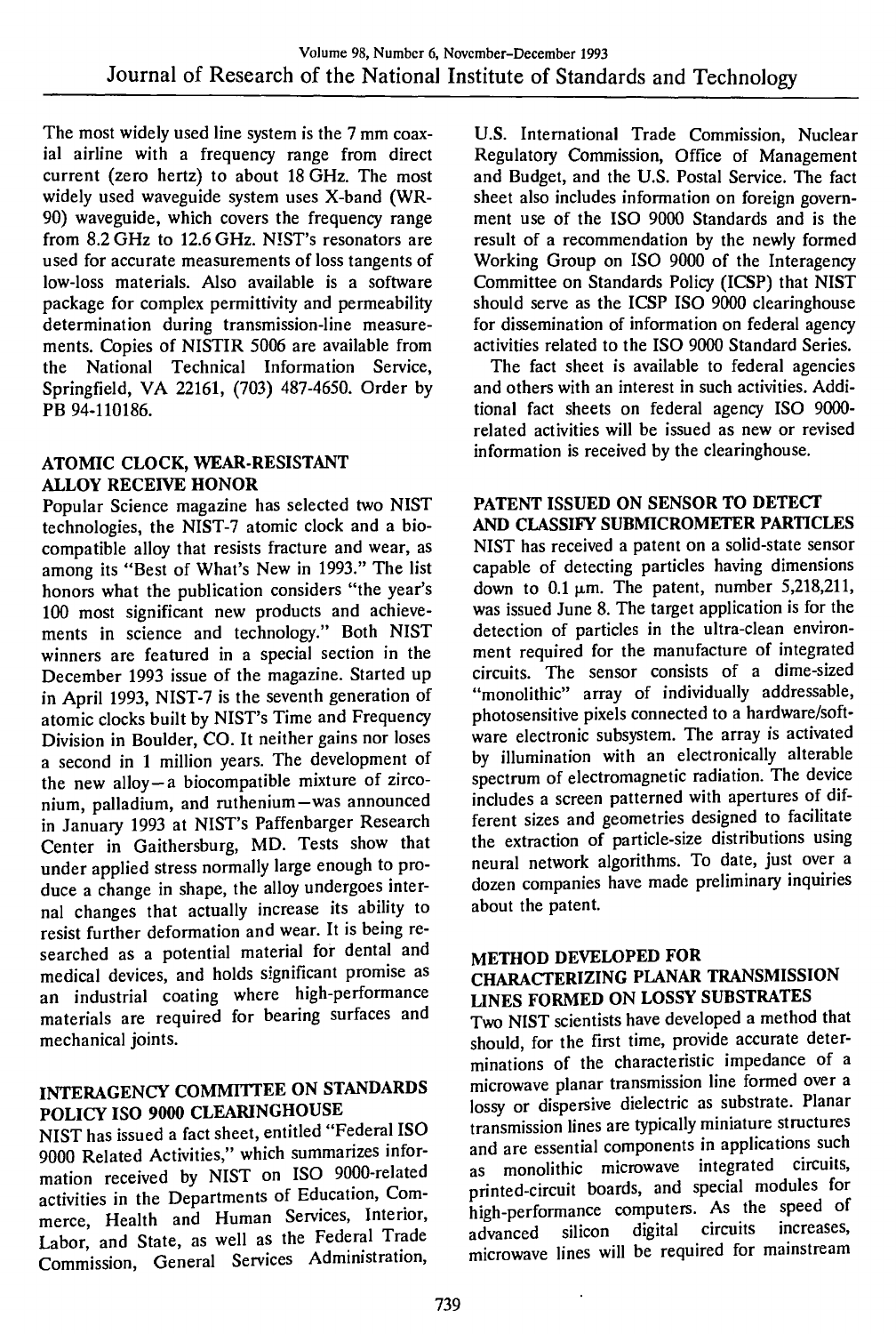silicon as well. The new method, known as the calibration comparison method, also determines the resistance, inductance, capacitance, and conductance per unit length of the line. That the con-<br>ventional method used to estimate the ventional method used to estimate the characteristic impedance of lines fabricated on lossy dielectrics had problems was demonstrated by applying that method to a line formed over quartz, effectively a lossless substrate, for which the characteristic impedance can be determined as a function of frequency by other means. The plot of the real part of the characteristic impedance as a function of frequency showed values that agreed with the actual values at only a few points. The major problem in demonstrating the validity of the new method is that there is no other method to serve as a reference.

The scientists tested their method two ways. In the first test they used their method to determine the characteristic impedance of a line formed over quartz and showed good agreement with the actual values. In the second test, they fabricated four transmission lines with as near identical geometries as possible, one over gallium arsenide (effectively lossless) and the other three over silicon having differing conductivities. On applying their method, they found that the resistance and product of frequency and inductance for all four lines as a function of frequency was in good agreement, indicating that the method is consistent in determining them and that, as expected, these properties are independent of the substrate.

#### NIST IMAGES MAGNETIC RECORDING HEAD WITH NEW MAGNETIC-FORCE MICROSCOPE

Three NIST scientists have applied a new form of magnetic-force microscope having a non-vibrating sensing tip to image a thin-film recording head. This variation of magnetic-force microscopy, known as DC magnetic-force microscopy, provides direct correlation of magnetic fields to the pole pieces, as it simultaneously provides an atomic-force microscope image of the surface topography with the magnetic image. The magnetic force is calculated as the product of the spring constant of the cantilever probe and the deflection of the tip. The field gradient can then be determined. Since control of the separation of the probe tip from the scanned specimen is not dependent on the magnetic-force signal, the separation can be varied and, in particular, can match the flying height of a head above its magnetic media in a drive.

#### NIST-LED IEEE WORKING GROUP RECOGNIZED FOR DEVELOPMENT OF SURGE VOLTAGE DOCUMENT

Recently, the Power Engineering Society of the Institute of Electrical and Electronics Engineers recognized its Working Group on Surge Characterization in Low-Voltage Circuits for the development of IEEE Recommended Practice on Surge Voltages in Low-Voltage AC Power Circuits, C62.41-1991. This activity was led by a NIST scientist, who was both a major contributor to the over-lOO-page practice and coordinator for the efforts of the 28 member group.

Almost all who use computers have experienced a problem resulting from a power-line surge, whether the cause was a failure of equipment in a building distribution system or a close lightning strike from a summer thunderstorm. The practice addresses needs on the part of designers of equipment (such as computers) to provide an appropriate degree of surge-withstand capability in their products, on the part of users to specify appropriate surge-withstand capabilities, and on the part of test instrument suppliers and test laboratories for a limited set of well-defined test waveforms. The NIST scientist was the chief architect of the successful effort to simplify an extremely complex database on surges into the desired limited set of representative surge waveforms. The practice provides a basis for determining and designing voltage and current tests to be applied to equipment connected to power lines and discusses a variety of topics, including the origin of surge voltages, rates of occurrence and voltage levels that can be experienced in unprotected circuits, waveshapes of representative surge voltages, and the energy that surges can contain. The practice defines three categories of equipment location based on the relative position of the equipment with respect to the building service entrance. For each category, the practice provides two recommended "standard waveforms" and three suggested "additional waveforms" for surge voltage and surge current.

## NIST'S LIGHT SCATTERING TAXONOMY HIGHLIGHTED *m APPLIED OPTICS JOURNAL*

The July <sup>1</sup> issue of Applied Optics featured a collection of articles from the Optical Society's topical meeting on Surface Roughness and Scattering held in 1992. The issue's cover shows illustrative highlights from the conference and includes a taxonomy of light-scattering properties from rough surfaces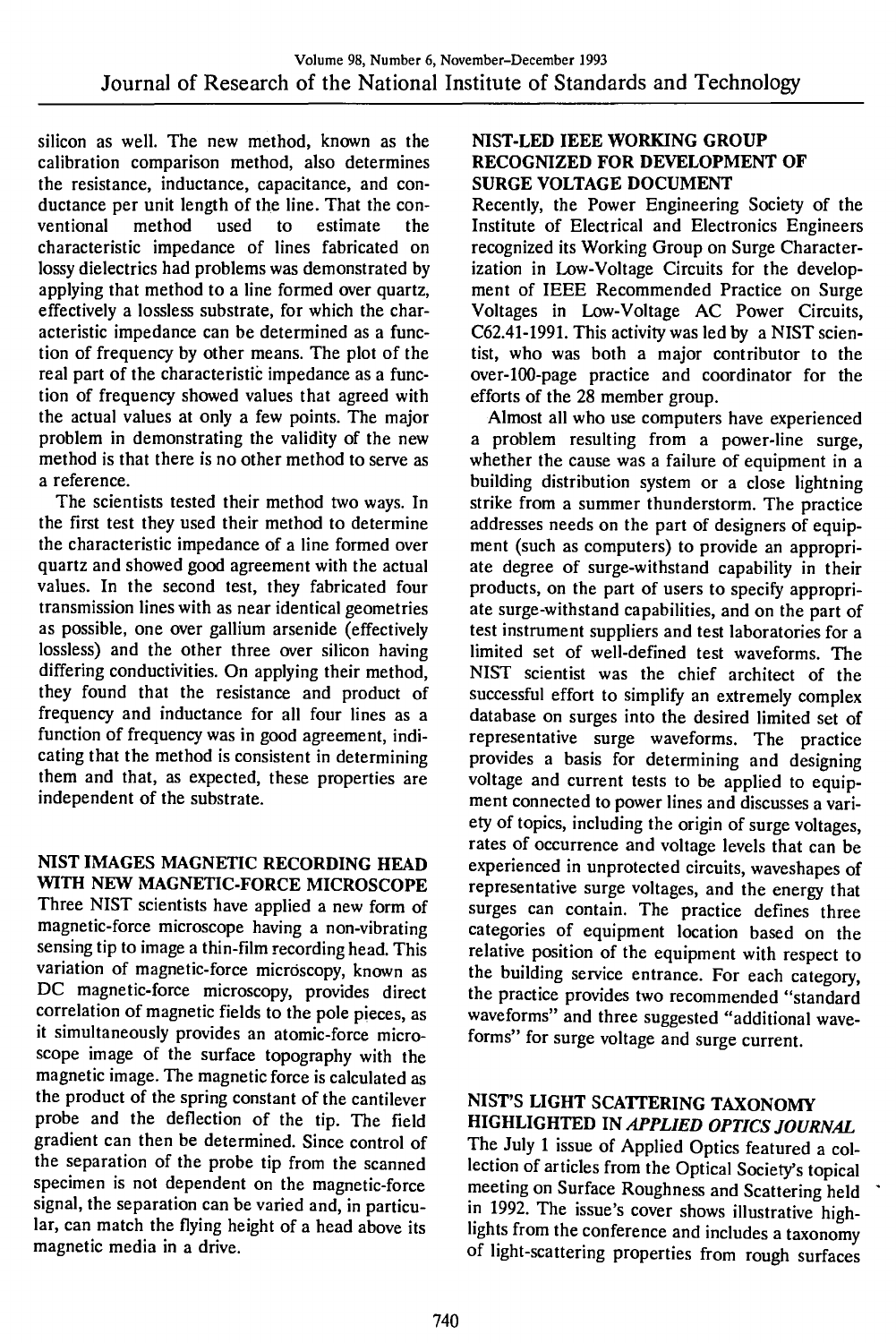developed by NIST researchers for their article, "Regimes of Surface Roughness Measurable with Light Scattering," based on their presentation at the conference. The NIST taxonomy shows how different statistical properties of rough surfaces may be derived from light scattering depending on the ratio of the rms roughness to the wavelength of the incident light. The article also presents rules of thumb for distinguishing between the various regimes. This scheme represents a summary of previous experiments of the NIST researchers along with the work of many others in the field. Light scattering is an important technique for measuring the surface quality for a wide range of industrial components including optical elements and mechanical parts.

## NIST CMM TEST DEVICE COMMERCIALIZED

The CMM interim testing standard invented at NIST has been commercialized by a major manufacturer of coordinate measuring machines (CMMs) and dimensional metrology equipment. Designed and developed by NIST scientists and engineers, the CMM interim testing standard was a joint effort between NIST, DOD, and private industry. The interim testing standard, a device employing kinematically mounted calibrated ball bars, is designed to detect faulty CMMs so that they can be removed from service before a significant problem develops. Fast and efficient, the interim testing standard can conduct a CMM system evaluation in typically 15 min. Early prototypes were field tested in quality conscious corporations through a cooperative research and development agreement with NIST.

## ULTRATHIN FILM SnO<sub>2</sub> GAS SENSORS

Tin oxide has been used in carbon monoxide and combustible-gas sensors for many years. In these devices, sensing is achieved by monitoring the change in surface conductance when an analyte gas chemically interacts with the oxide surface. In commercially available devices, the active oxide material is in a bulk, polycrystalline form. While sensing performance in these devices is adequate for some applications, their utility is limited by slow and non-reproducible response characteristics. A major cause for these irreproducibilities in surface conductance is diffusion of oxygen atoms from the bulk to the surface. Because bulk diffusion is a relatively slow process, an undesirable, slowly drifting baseline-conductance occurs.

Scientists at NIST have been investigating alternative sensing materials and structures that would simplify the transduction process and improve sensor response characteristics. These alternatives include highly ordered, epitaxial films to address the problem of baseline drift. They theorize that by fabricating sensors using ultrathin films, films with essentially no bulk, the problems of baseline drift would be alleviated. Recently they have succeeded in producing 1.5 nm to 8.0 nm thick epitaxial tin oxide films on single crystal sapphire substrates. Conductance measurements were made while exposing the films to pressure cycles of prototypical oxidizing and reducing gases,  $O<sub>2</sub>$  and  $H<sub>2</sub>$ , in an ultrahigh vacuum chamber. All the films, even for thickness down to 1.5 nm, showed sensing responses to  $O_2$  and  $H_2$ . This result is quite remarkable because it requires that the 1.5 nm thick film, only 5 or 6 atoms thick, be electrically continuous over the <sup>1</sup> mm length scale of the conductance measurement. Most significant, however, is the observation from the initial studies that the 1.5 nm thick films exhibit less drift than the thicker films. This supports the original conjectures concerning the source of the drifts and the proposed approach to reducing drifts. Current research is extending the sensor response studies to higher pressure regimes and investigating the sensing response to other analyte gases such as CO and methane. These studies are an important step in the development of conductometric gas sensors that are more quantitative and reliable.

## NEW COLLISIONAL PROCESS RESPONSIBLE FOR RADIATION DAMAGE IN COMPOUNDS

A specific collisional process that is due to electron-transfer collisions has been identified by a NIST scientist and guest researchers working in collaboration with researchers at the Jagellonian University in Poland. The results, obtained from electron emission spectra of ion-bombarded ionic crystals, define a new class of inelastic collisions in solids that are basic to defect production and chemical modification. In these collisions, the electron-transfer step involves lattice ions that are displaced and are no longer chemically bound. Such collision-induced electron transfers thus can change the chemical state of stable compounds, can switch interaction potentials, and can induce free-atom migration in the solid. The electrontransfer reactions are a fundamental component of radiation damage mechanisms in compound materials.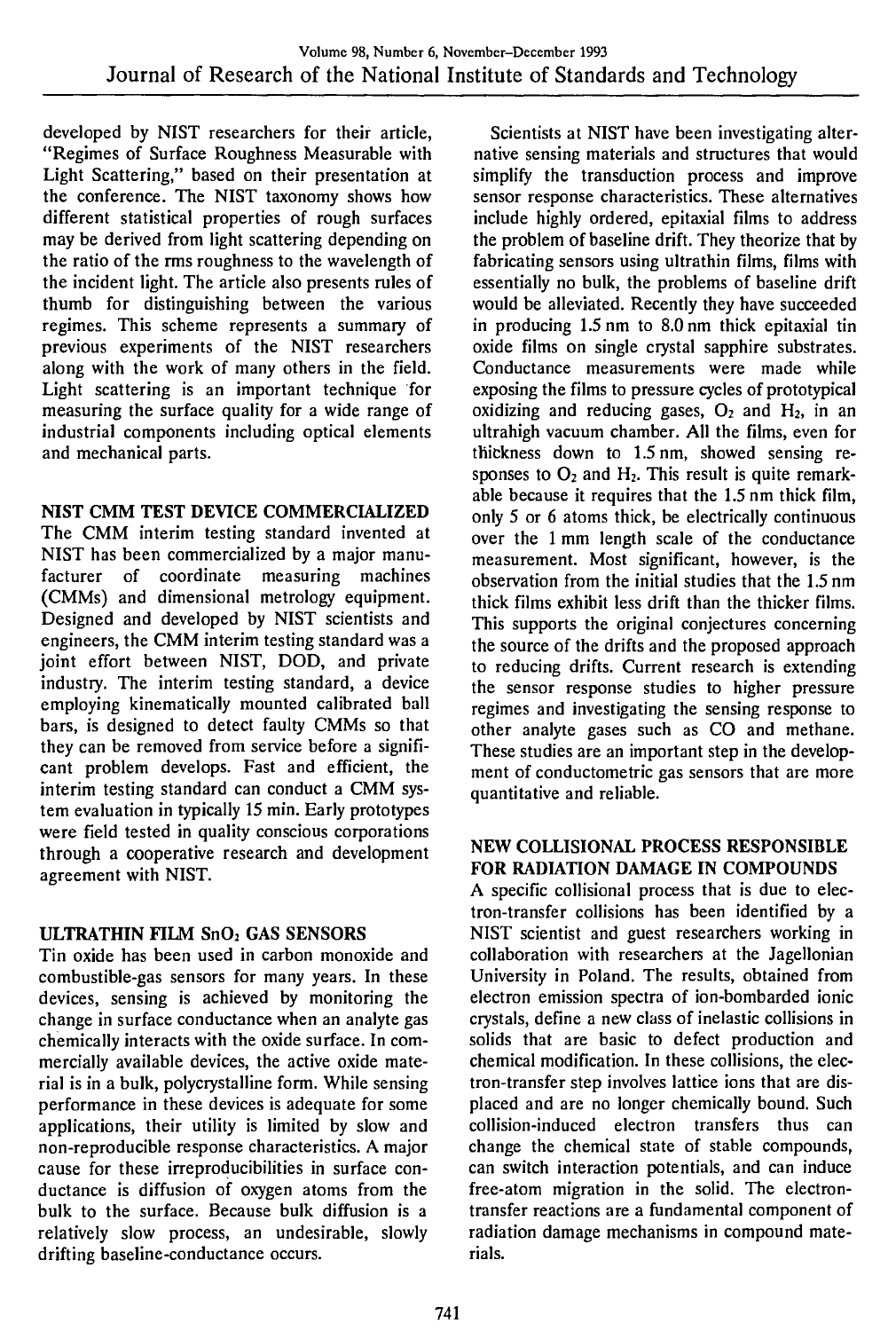This type of collision event, identified at NIST, is the basis for the first mechanism to describe how collisions in solids can initiate electronic processes responsible for materials modification. Applications of this electron-transfer mechanism are found in chemical sputtering and plasma-assisted etching in ion track formation, and in the long-term stability problem of nuclear waste-storage materials where internal collisions can alter the chemical integrity of the material.

## **EIGHTH NATIONAL SYNCHROTRON RADIATION INSTRUMENTATION CONFERENCE CONVENED AT NIST GAITHERSBURG CAMPUS**

The biennial National Synchrotron Radiation Instrumentation Conference was first organized by and held at NIST in 1979 and has since been hosted by each of the U.S. national synchrotron radiation facilities. The cycle has taken 14 years for the conference to return to NIST, where it was held Aug. 23-26. Growth in the field of synchrotron radiation during this period is indicated by a tripling of the number of papers presented at the conference. At the eighth meeting, first reports were made of operations of three new U.S. facilities, and progress and planning reports were made concerning several more. There were more than 200 attendees at the meeting, and 20 industrial firms exhibited equipment.

Synchrotron radiation sources cover the entire electromagnetic spectrum. They are of particular interest as sources of x-ray radiation, where they provide the practical basis for a wide range of research in biology, materials science, chemistry, and physics. Most research on applications of <sup>X</sup> rays also utilizes synchrotron radiation, such as x-ray angiography, microscopy, and lithography. NIST maintains an in-house synchrotron radiation source, the SURF II Synchrotron Ultraviolet Radiation Facility, which is a national standard for absolute radiometry in the soft x-ray spectral region, and also supports measurement and research programs in atomic, molecular, and surface physics. Scientists from several NIST laboratories also make extensive use of the higher-energy radiation from other synchrotron facilities.

#### **DEVELOPMENT OF TUNABLE, PULSED SOLID-STATE LASERS IN THE VISIBLE**

Clusters of atoms, the amorphous transition state between the gaseous, liquid, and solid states of matter, are the latest challenge to the ancient science of spectroscopy. Of particular interest is the ability to prepare individual quantum states of a cluster and then to probe the dynamics of these precisely selected states in real time. One invaluable tool is a narrow-band, tunable infrared (IR) laser that produces pulses for pumping specific rovibrational states of the cluster. NIST scientists recently have developed such a method for generating Fourier-transform-limited  $(0.005 \text{ cm}^{-1})$ , highenergy (5 mJ) pulses of tunable IR light by "seeding" an optical parametric oscillator (OPO) pumped at frequency  $\omega_3$  (from a pulsed, frequencytripled Nd:YAG) with a single-mode, continuouswave (cw), ring dye laser. The OPO cavity is locked onto the dye laser via polarization servo-loop schemes and generates intense, spectrally narrow pulsed output both at the dye laser frequency,  $\omega_1$ , and the difference frequency,  $\omega_2 = \omega_3 - \omega_1$ . By replacing the "seed" dye laser with cw tunable, IR diode lasers, this difference-frequency scheme illustrates a novel method for generating tunable light pulses throughout the visible region, but based entirely on solid-state lasers.

## **CRADA WITH AISI FOR ON-LINE MAGNETIC MONITORING OF STEEL**

To maintain quality control of coiled sheet steel, mechanical properties must be monitored throughout the entire length of the coil, with feedback to control the processing parameters. Because mechanical tests are costly and time consuming, a nondestructive method to continuously monitor the steel during production would increase product quality and reduce scrap. Toward this end, studies are being performed at NIST in cooperation with the Department of Energy, through a CRADA with the American Iron and Steel Institute (AISI). Researchers studied the effect of transducer configuration on Barkhausen signal characteristics, important for the constraints imposed by on-line measurements. They measured the mechanical and magnetic properties and the relationships between them for a set of low-carbon sheet steels, revealing good correlations between the mechanical yield strengths and the magnetic coercive fields. Cooperative work with the two steel companies is in progress to extend the relationships found and to determine their statistical validity.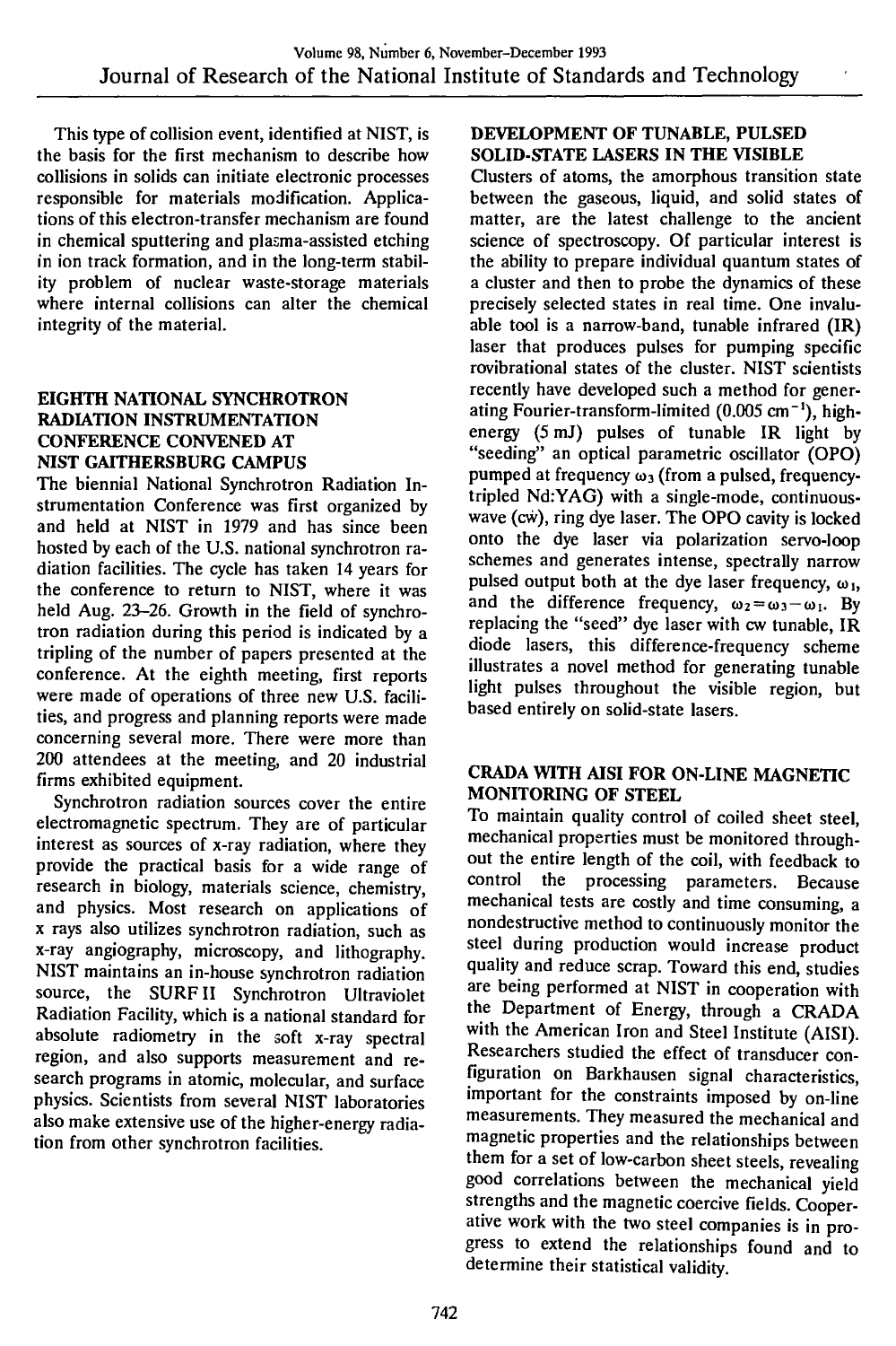## MEASUREMENTS FOR CERAMIC POWDER PROCESSING

Fine powders are commonly used as starting materials for advanced ceramic components. These powders are often processed in suspensions for shape-forming prior to sintering. Measurements of key properties of suspensions have been recognized as one of the most important steps in the understanding and control of slurry-based processes for enhanced reproducibility of ceramics manufacturing. Researchers at NIST are developing electroacoustic techniques that show significant promise for slurry characterization.

The electroacoustic phenomena arise due to the reciprocal relationship between electric fields and sound waves in a suspension of charged particles. The electroacoustic analysis of suspensions constitutes the measurement of sound waves generated by the particles when an alternating electric field is applied to the suspension. The promise of electroacoustics is that the measurements can be carried out in concentrated suspensions that are inaccessible to optical techniques, and on stirred samples undergoing rapid sedimentation or exhibiting high viscosity.

The primary research focus has been on the development of measurement capabilities as applied to slurries of silicon nitride, an important structural ceramic. This research has been instrumental in improving understanding of the interfacial chemistry of silicon nitride and powder dispersion in slurries. Two industiy-led workshops conducted on this topic at NIST in June 1992 and Feb. 1993 have led to a NIST/industry consortium to address issues relevant to powder processing.

## COMBUSTION STUDY OF SILOXANE THROUGH CRADA WITH INDUSTRY

Siloxanes (silicon-oxygen based materials) are used as alternative transformer fluids, replacing PCBs. When most materials burn, the heat release rate increases significantly with an increase in external thermal radiant flux applied to the burning surface. This is true of wood and plastics. The burning behavior of siloxanes differs markedly from such carbon-based materials; the heat release rate for siloxanes (chain length > 15 Si-O units) does not increase significantly with an increase in external thermal radiant flux. Whereas carbon-based materials form products of incomplete combustion such as soot and carbonaceous char, siloxanes form a minimum of char but produce substantial amounts of solid amorphous silica as a major product of

combustion. It appears that this amorphous silica could play a significant role in mediating the burning behavior of siloxanes. A cooperative research and development agreement (CRADA) recently was signed between NIST and a private company to study why the above combustion behavior is observed for the combustion of siloxanes.

## NIST RESEARCHERS LEAD EARTHQUAKE INVESTIGATION TO JAPAN

NIST researchers led a 12 member U.S. team investigating the damages resulting from a magnitude 7.8 earthquake, which struck northern Japan on July 12. The team consisted of structural/geotechnical, fire, and tsunami experts from NCAA, USGS, and the Earthquake Engineering Research Institute, who cooperated with researchers from counterpart agencies of the Japanese government, under the auspices of the 25-year-old U.S./Japan Panel on Wind and Seismic Effects. Direct structural damage to buildings was found to be light, with more widespread but still minor damage to roads, bridges, and rail lines, principally from soil displacements. A hotel located on the small island (Okushiri) hardest hit by the earthquake was buried by a landslide killing 10 people. A fire broke out on Okushiri eventually consuming half of the nearly 700 buildings in the village of Aonae. The most severe damage was the result of tsunami (tidal waves), which were determined by the team to have reached 31.5 m at one point on the island. Tsunami damaged nearly 1500 buildings. Total losses reported to date are 196 people dead (46 still missing) and property damage exceeding \$600 million.

#### SMOKE YIELD MEASUREMENTS MADE DURING INTERNATIONAL OFFSHORE EXPERIMENT

NIST was one of 25 agencies participating in experiments 40 km offshore east of St. John's, Newfoundland to evaluate in-situ burning of oil spills as a response technology. Environment Canada organized the effort as part of the process for gaining acceptance for the technology through measurement of the effects on the water and air. These experiments were the first opportunity to measure the effects of burning oil spills on the ocean. NIST scientists used instrumentation developed in ongoing studies of oil spill fires. The instruments, hung below a tethered helium-filled blimp, sampled the smoke plume from the fire to measure the smoke yield (fraction of fuel mass converted to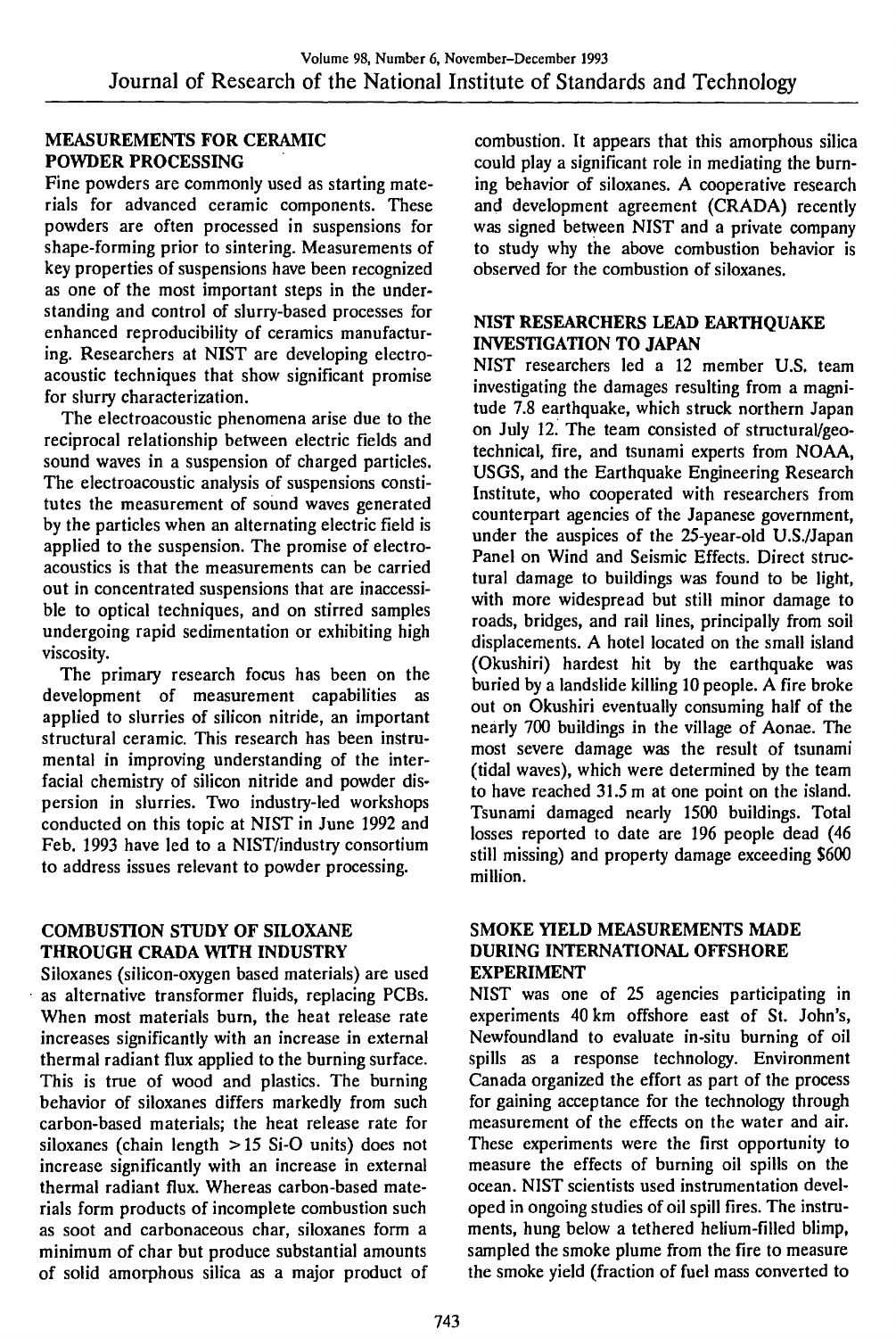paniculate) and the particulate size distribution. In this experiment, the blimp was positioned in the smoke plume using a small boat positioned immediately downwind of the burning oil slick, which was contained in a fire resistant boom. The measured smoke yield of 15 percent in two tests was consistent with previous measurements made in meso-scale experiments conducted by NIST in Mobile, AL. The St. Johns experiments involved 210 people, 20 vessels, three full-size helicopters, two remote-controlled helicopters, two fixed-wiring aircraft, and the NIST blimp. Future experiments in U.S. waters are being discussed.

#### NEW PUBLICATION FOCUSES ON SECURITY ISSUES IN DATABASE LANGUAGE SQL

The Database Language SQL is a standard interface for accessing and manipulating relational databases. NIST Special Publication 800-8, Security Issues in the Database Language SQL, examines the security functionality that might be required of relational database management systems (DBMS) and compares these functions with the requirements and options of the SQL specifications. The document examines a variety of security policies that can be supported by SQL and discusses which types of functions are required by these security policies. The new publication will assist federal information technology managers in the selection of DBMSs with appropriate security functionality.

## REPORT PRESENTS PROCEEDINGS OF WORKSHOP ON THE SECURITY OF NATIONAL COMPUTER NETWORKS

NISTIR 5232, Report of the NSF/NIST Workshop on NSFNET/NREN Security, July 6-7, 1992, describes the findings of a workshop co-sponsored by NIST and the National Science Foundation to address the need for improving the security of the National Science Foundation Network (NSFNET) and the National Research and Education Network (NREN). Workshop participants identified off-theshelf security technology that could be implemented in the NSFNET, especially to control access to the supercomputers on the network.

#### NIST RELEASES SOFTWARE FOR ECONOMIC ANALYSIS

NIST has released version 4.0 of the Building Life-Cycle Cost (BLCC) computer program, the primary reference program for DOE's Federal Energy Management Program, and a related program,

ERATES, for calculating electricity costs using complex rate schedules. BLCC provides comprehensive economic analysis of proposed capital investments that are expected to reduce long-term operating costs of buildings or building systems, especially those related to energy conservation and renewable resources. BLCC calculates the lifecycle costs of alternative buildings or building systems and calculates net savings, adjusted internal rate of return, savings-to-investment ratio, and payback for any project alternative. Version 4.0 has a number of new features, including special provisions for evaluating DOD projects and projects requiring OMB Circular A-94 guidelines (revised 1992), a Quick Input module for simplified analyses, and SI units.

ERATES (Electricity RATES) generates timeof-use, block-rate, and demand-rate schedules and uses these to calculate monthly and annual electricity costs for buildings or building systems. The block-rate and demand-rate schedules generated by ERATES can be imported into BLCC 4.0 to calculate life-cycle electricity costs. These programs run under MS-DOS with no special hardware or software requirements. User's guides are available for both programs. A brochure with more information regarding these programs is available from NIST.

## WORKSHOP FOR INDUSTRY

On Aug. 2-6, NIST held the workshop "Experiment Design for Scientists and Engineers" in Santa Clara, CA. NIST instructors presented the latest statistical experiment design techniques for improving product and process quality to engineers from industry. These engineers had research and development responsibilities and represented such industries as biomedical, computer, electronic, polymers, and electrical utilities.

The workshop covered statistical designs for studying a single parameter in the presence of many nuisance parameters, screening the important parameters from a large set of parameters, and determining optimum settings of the important parameters. Students run a series of hands-on experiments to reinforce the underlying design concepts. In addition, each student designs an experiment for a project they are working on at their own company. On the last afternoon of class, the students gave presentations on their proposed experiments and received valuable feedback from the instructors and fellow classmates.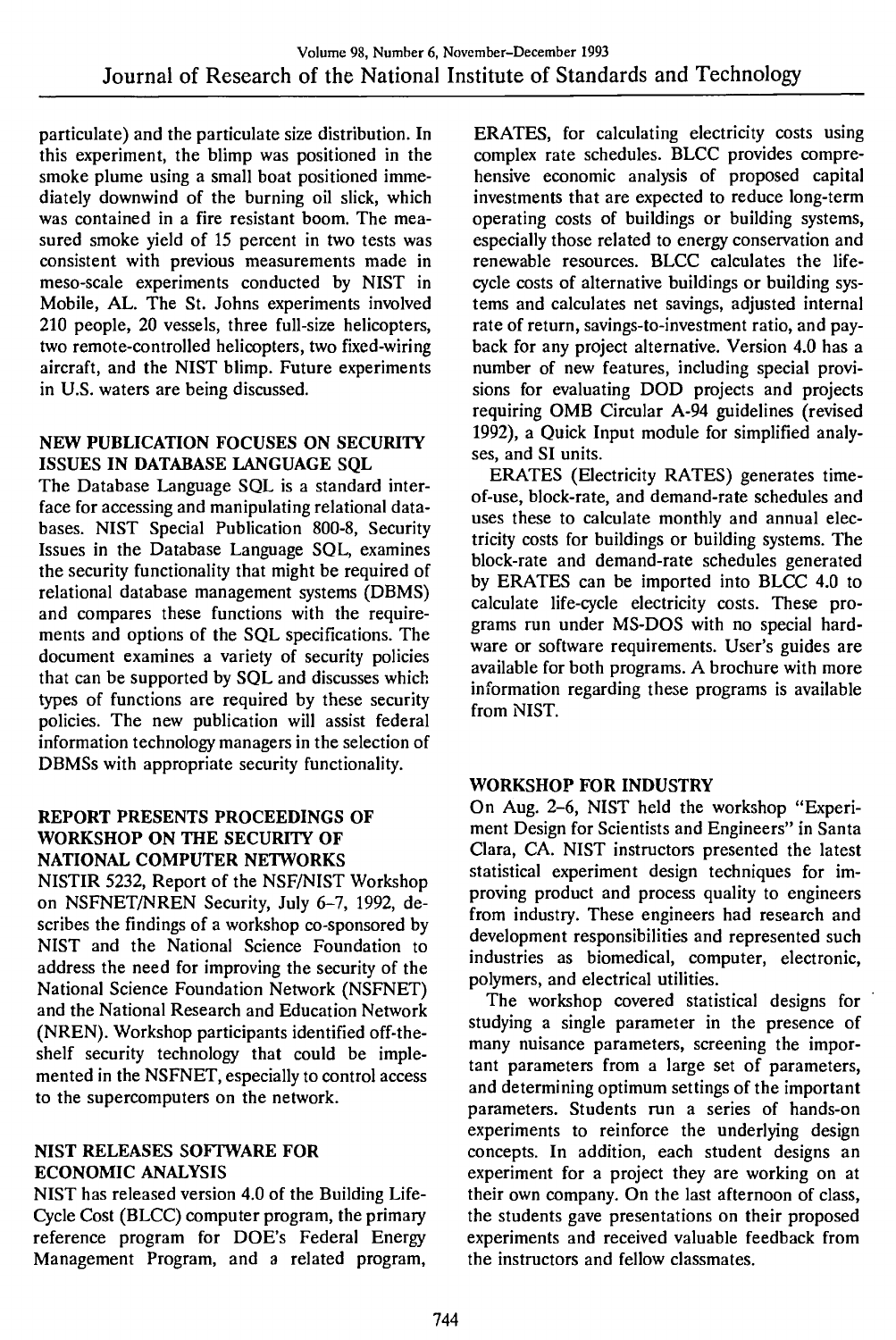As part of NIST's continuing effort to work more closely with industry, students were informed of opportunities to collaborate directly with NIST and were given survey forms requesting information on the type of technical problems their company faces and on how NIST can help.

The next workshop will be given in Orlando, Fla., in April 1994.

#### **SECOND-GENERATION** NIST **THIN-FILM MULTUUNCTION THERMAL CONVERTERS DEMONSTRATE PRACTICALITY OF APPROACH**

NIST scientists and a scientist from a private company which has a CRADA with NIST, have completed successfully a "production" run of thin-film multijunction thermal converter chips and tested them to show that they have accuracies approaching those of the best conventional standards, with very low dc reversal errors and small ac-dc differences in the audio-frequency range. Earlier problems appear to have been solved through the introduction of new chip designs and incorporation of new fabrication procedures. This achievement demonstrates the practicality of the approach: the yield of good chips from a wafer was very high, and the yield of working mounted chips only slightly less.

These thin-film converters result from applying modern semiconductor processing technology to the fabrication of carefully patterned heater/ thermocouple structures and represent a substantive improvement over the electrical performance of the present standard wire thermal converters. It is estimated that they can be produced with a cost range of \$100 to \$200 each, depending on the electrical parameters, as opposed to a corresponding range of \$150 to \$2,500 for present standards.

The electronic instrumentation industry is interested in this development, which not only will provide a new generation of improved standards, but also is likely to make practical the incorporation of film converters in instruments such as precision multimeters, with the result that their ac performance should approach their dc performance. At present there are no intrinsic ac standards. For example, all ac voltage measurements derive from standards based on either digital synthesis or thermal voltage conversion. (NIST is pursuing both approaches.) At ultimate accuracy levels, rootmean-square measurements of ac signals—either current or voltage—are made in terms of dc standards using thermal transfer techniques where resistive heating of a properly designed standard is independent of frequency and can be detected precisely. Patents for the thin-film converter have been applied for; an associated patent for integrated micropotentiometers (which are similar structures) has been allowed.

#### **DEVICE SIMULATIONS MADE POSSIBLE BY NIST MODELS SPEED UTILIZATION OF NEW POWER SEMICONDUCTOR DEVICES**

A software developer and a major semiconductor manufacturer have signed a \$3 million, 3 year agreement that will result in analog simulation models of a new device being available before devices are actually fabricated. This heralds a new approach to the design of semiconductor power devices and the systems in which they are incorporated and was made possible by the work of a NIST scientist.

Intelligent exploitation of the capabilities offered by a new semiconductor device in a practical circuit design requires that a model of the electrical behavior of the device exist. Before the NIST work, models customarily were not developed until long after the introduction of a new device. Furthermore, models did not take into account the thermal behavior of the device, a vital aspect of device performance. A device that has failed from overheating, no matter how good its electrical design and performance, is useless. Working in collaboration with the software company, the NIST scientist developed an electro-thermal model and applied it to his insulated-gate bipolar transistor (IGBT) model which the software company then incorporated into its commercial circuit simulator. As a result of the existence of the NIST models, the manufacturer was able last year to introduce a new IGBT ignition coil driver concurrently with the release by the software company of a model for the device in the simulator. The software company and the manufacturer now plan to carry the process one step further. When a customer submits a requirement for a power device, they will work together to develop a model for the device even before it has been manufactured. The customer then can carry out a preliminary design of the intended circuit based on the model and recommend changes in the design of the device to optimize it for the intended application.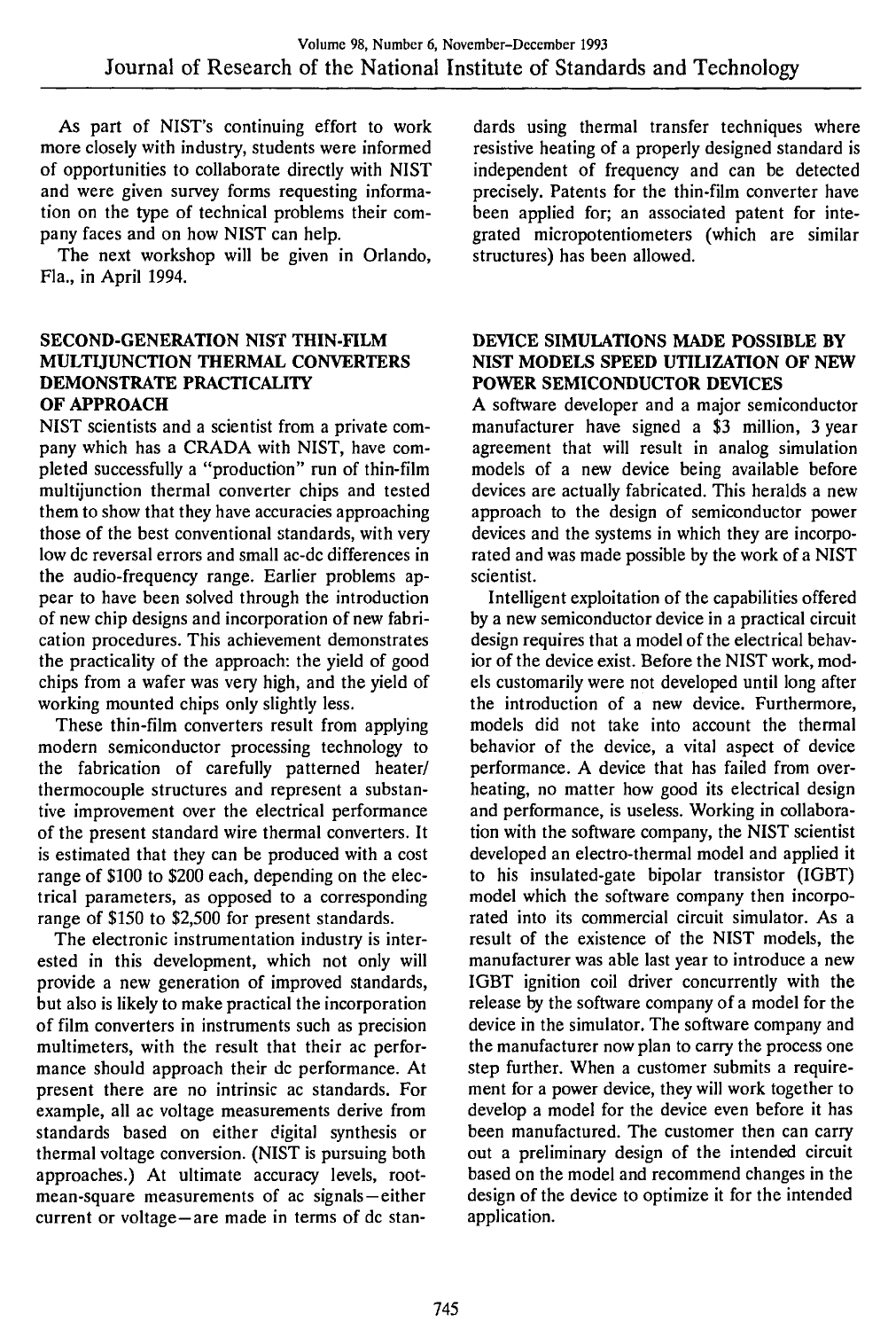#### **COMMERCIAL SEMICONDUCTOR TEST EQUIPMENT BASED ON STANDARDS RESULTING FROM NIST WORK**

Three private companies are now marketing hardware/software systems that depend on measurement procedures incorporated in formally adopted test-method standards based on research conducted at NIST. The availability of the procedures also results from NIST participation in the standardization process in both the American Society for Testing and Materials and the Electronic Industries Association/Joint Electron Device Engineering Council. Two important measurements relating to integrated-circuit reliability are electromigration characterization and time-dependent dielectric breakdown (TDDB). Electromigration is a failure mechanism which can occur as a result of high current densities in the thin-film metallization lines on an integrated-circuit microelectronic chip. Time-dependent dielectric breakdown measurements provide a means to characterize the reliability of the gate dielectric of devices fabricated in one of the most important semiconductor technologies, MOS (metal-oxide-semiconductor, used for example for semiconductor memory). All three companies market systems to evaluate both electromigration and TDDB.

#### **NIST DEVELOPS ELECTRONIC POLICE RADAR CALIBRATOR**

In order to support the possible use of cross-theroad radar for speed enforcement in the United States, the Office of Law Enforcement Standards has sponsored the development by NIST of an allelectronic Doppler radar calibrator. The calibrator operates at 24.1 GHz (K Band) and provides a radar signature that simulates accurately several types of vehicles passing through a radar beam aimed across the road. The simulated signature includes the effect of direction of vehicle travel. The capability of faithfully imitating the radar characteristics of a real vehicle is essential for interfacing with the sophisticated signal-processing circuitry in commercially available cross-the-road radar systems and for assessing the accuracy of speed measurement. The calibrator also can be used with conventional down-the-road radar speed-measuring systems that have been used widely by U.S. law enforcement agencies for some years. Since the NIST calibrator depends solely on

electronics, without mechanical moving parts, it is expected to be a low-cost device in large-scale production, and the potential market is seen to be large. The principles underlying the calibrator also could be applied to calibrate a laser-based speedmeasuring system.

#### **MODEL DEVELOPED TO EVALUATE SHIELDING EFFECTIVENESS OF AIRCRAFT SKIN STRUCTURE**

NIST scientists have developed a theoretical model that is intended to help aircraft manufacturers and the Federal Aviation Administration evaluate how well an aircraft skin and related structure provides electromagnetic shielding for instruments and components within the aircraft. The model takes into account both pulsed and continuous sources of electromagnetic energy incident on the skin. Serious safety concerns have been raised with respect to the effects of high-level sources such as high-power radars and even broadcast stations on aircraft electronics. The introduction of composite primary aircraft structure and composite skins, coupled with the trend to increasing reliance on electronics for direct control of engines (full-authority digital engine control) and control surfaces (fly-by-wire) exacerbates the situation. Concerns still apply to the "conventional" electronic functions, including radar, communications, navigation, monitoring of aircraft functions, and cockpit instrumentation. At least one modern aircraft has crashed as a result of electromagnetic interference. The regulatory response has been to require that electronic equipment authorized for installation in an aircraft (and the aircraft itself) withstand fields as high as  $200$  V/m, which takes little or no account of any mitigation of the fields inside the aircraft as a result of aircraft structure.

If the model is successful when applied to realworld conditions, it will provide a basis for determining the levels of fields that electronic equipment for aircraft must withstand without degradation in performance. Testing to excessively high field levels is very costly. To date, NIST has carried out laboratory experiments to test the predictions of the theory, with the result that over the frequency range <sup>1</sup> GHz to 18 GHz, the agreement is good and the theory is considered verified. NIST now plans to test how well the model predicts the shielding effectiveness of the skin structure of an actual aircraft.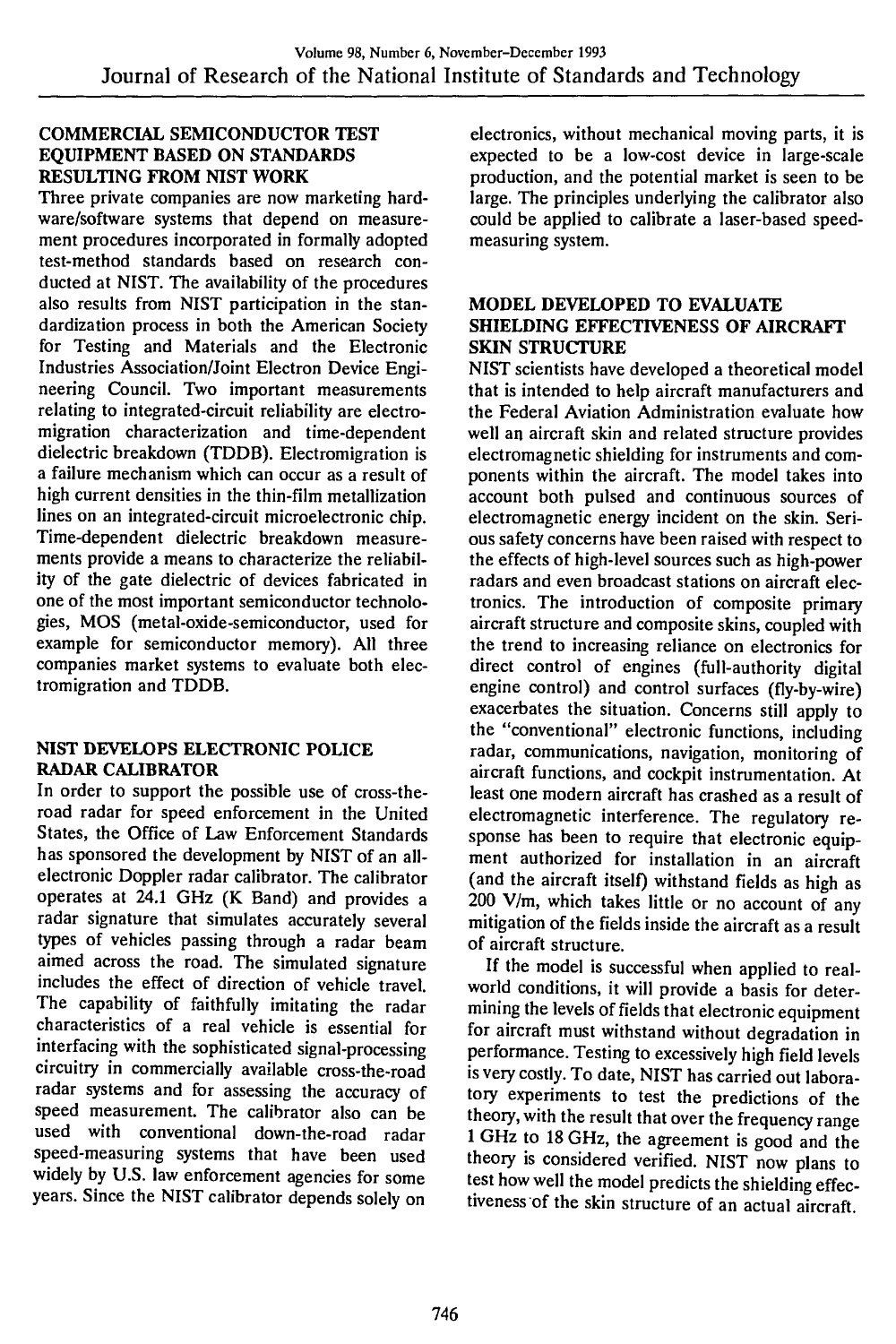## RESULTS OF INDO-U.S. COLLABORATIVE PROGRAM ON INTEGRATED OPTICS DISSEMINATED THROUGH WORKSHOP

NIST recently co-sponsored and hosted a Workshop on Computer Modeling of Optical Waveguide Components to introduce selected results of the joint Indo-U.S. Collaborative Program on Integrated Optics to the U.S. technical community. Some 20 representatives from industry, academia, and government participated in the workshop, which incorporated a hands-on laboratory that allowed them to experiment with working computer code implementing four analysis tools developed over the last 5 years through the program. These tools and salient points about each are as follows: (1) the matrix method of analysis, which includes a convenient and highly accurate method of analyzing leaky structures; (2) Galerkins's method for arbitrary geometries, which provides a convenient and highly accurate prediction of waveguide characteristics, including absorption loss when the complex refractive index is known; (3) a perturbation method, useful in analyzing rectangular core waveguides and especially useful in treating odd shapes such as a rib or a channel waveguide; and (4) the use of modified Airy functions in a WKB-like analysis and the WKB method itself. (WKB refers to the initials of three independent workers—Wentzel, Kramers, and Brillouin who first used the approximation procedure to solve the Schroedinger wave equation in one dimension.) Lecture material and examples on this last subject were taken from an NIST Monograph.

## NIST WORKS WITH MACHINE TOOL BUILDER TO IMPROVE HIGH-SPEED LINEAR MOTION PERFORMANCE

Two NIST scientists in conjunction with the Massachusetts Institute of Technology and a private company, have developed a high-speed linear motion system using porous graphite air-bearing pads and replication assembly methods. An epoxy replicant was used to reduce the need for expensive precision components by potting the air-bearing pads into position. A "zero-clearance" assembly methodology was developed to simplify construction and minimize bearing gap. This yields the maximum bearing stiffness of 13 MN/m (75,000 lb/ in) compared to  $\overline{4.9}$  MN/m (28,000 lb/in) for a typical mechanical system. The system showed superior damping properties along with significant improvements in straightness of motion, bearing stiffness, and reducing sliding friction. The use of this system

by the machine tool builder will result in a significant increase in reliability and reduction in manufacturing cost.

## TOPOGRAPHY OF MULTILAYER X-RAY MIRROR

High-efficiency, totally reflective x-ray mirrors are critically dependent on the surface roughness of the mirrors, x-ray mirrors are utilized in such state-ofthe-art technology applications as x-ray microscopes and telescopes, as well as soft x-ray projection lithography. Soft x-ray projection lithography might replace optical lithography for the production of integrated circuits with feature sizes below 0.2  $\mu$ m. For a high-quality, near diffraction limited x-ray mirror, it is necessary to measure surface characteristics of the mirror with precision in the 0.1 nm range over spatial wavelengths from 0.1 nm to the full aperture of the mirror (about 0.1 m). NIST staff are developing measurement and calibration approaches that will span the requisite eight orders of magnitude in spatial wavelength.

The surface roughness of a multilayer mirror has recently been measured over more than four orders of magnitude of spatial wavelength using a longrange scanning tunneling microscope (STM) developed at NIST. Measurements were made over fields of view varying from  $1 \mu m \times 1 \mu m$  to  $500 \mu m \times 500 \mu m$ . The lateral and vertical displacement transducers were calibrated at each field of view. The data were used to compute the mirror's surface power spectral density (PSD) function over the spatial wavelengths from 10 nm to 320  $\mu$ m. The resulting PSD curves, the first to bridge short-wavelength measurements made with traditional STMs and longer wavelength measurements made with phase measuring interferometric microscopes, agree with published data taken at the lower and upper regions of this bandwidth.

#### DEFECTS IDENTIFIED IN PROTOTYPE ADVANCED MEMORY CHIP

Data from NIST have revealed an unexpected form of defect in multilayer magnetic thin films used for magneto-resistive random access memory (MRAM) chips. In a collaborative effort between NIST and a private company, MRAM films were investigated by scanning tunneling microscopy and by depthprofile analysis with x-ray photoelectron spectroscopy. A typical MRAM film is a complex multilayer structure containing various alloys and other materials such as in the prototype devices Ta/ CoFe/CuAg/CoFe/ NiFeCo/SiN/silicon wafer.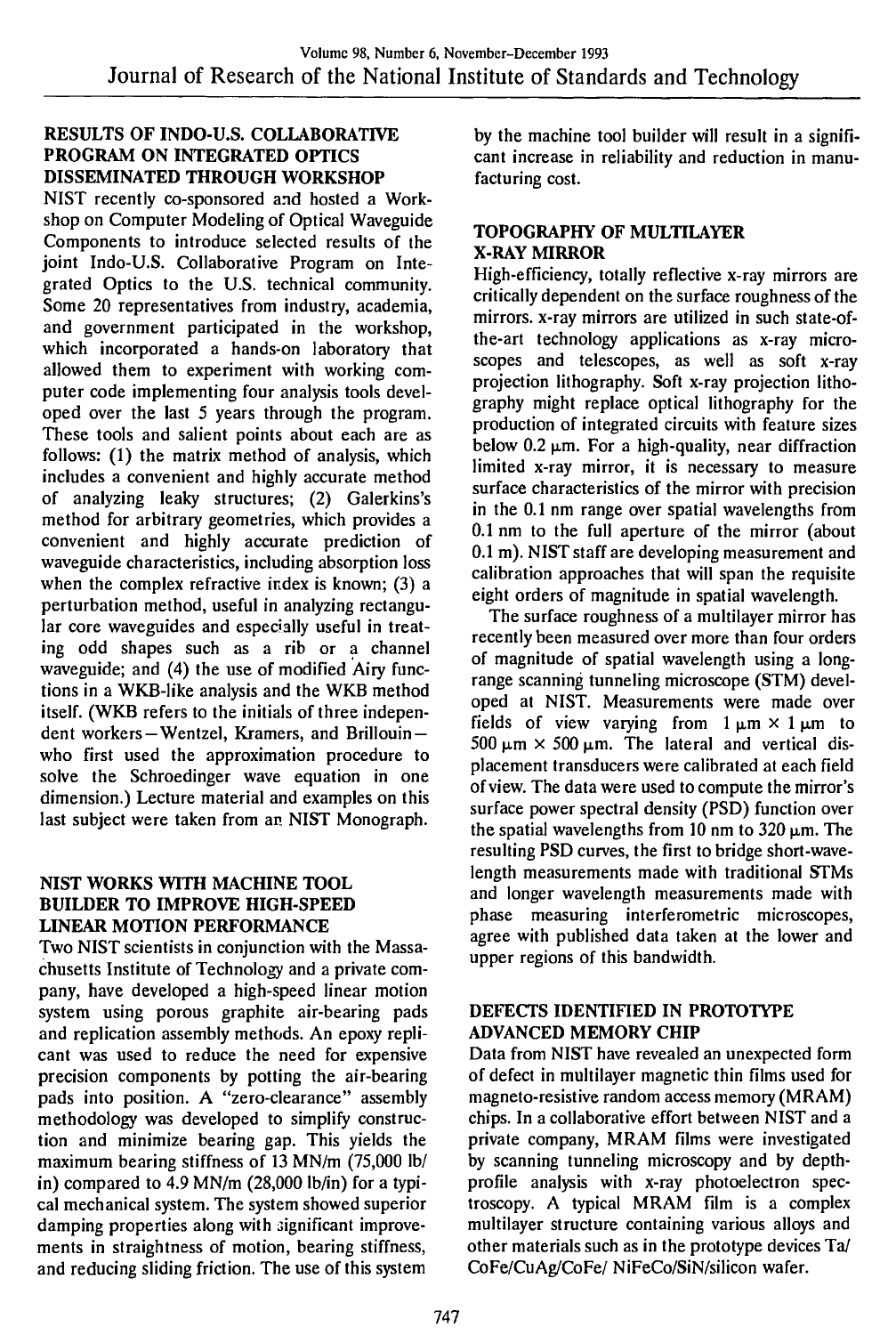The results indicated that these multilayer films were not the flat, well-ordered, layer-by-layer structures that had been envisioned. Instead, the films were highly granular with channels or crevices between grains. It was also found that some of the material from the upper layers of the multilayer stack was present in the deepest layers, indicating that the crevices allowed leakage of material downwards. The evidence for this leakage of material was verified by a NIST scientist using secondary ion mass spectrometry. Research is now under way to develop improved thin-film manufacturing techniques that will suppress the granularity and the associated channels or crevices.

## FROBISHER IRON BLOOM STUDIED TO ESTABLISH PROVENANCE

Scientists at NIST have collaborated with a Smithsonian Institution summer intern in the study of a unique sample from the Smithsonian collection. The sample, labeled the Smithsonian Bloom, was donated to the Smithsonian in 1863 by Charles Hall who had explored the base camp (occupied 300 years earlier) of the 16th century English explorer Martin Frobisher, on the Kodlunarn Island in the Canadian Arctic. The sample was reputed to be connected to Frobisher's activities in mining and ironwork on this island. However, recent interpretations of the objects collected from the Frobisher site have identified a possible early Norse origin for some of these materials and an origin in northern Russia for others.

The goal of the project was to study the possibility that the lead isotopic signature for the artifact could be used in specifying its provenance. The work derives from a long-standing collaboration between the Smithsonian Institution and NIST in this field. Lead isotopic compositions vary considerably in nature, and these isotopic compositions can be measured very precisely by thermal ionization mass spectrometry. The analytical results showed useful levels of lead in the Smithsonian Bloom (2.5 parts per million) and the isotopic results were very different from catalogued lead compositions expected for samples of ore from England.

The information provided as a result of this study shows that the identification of the lead in the specimen is analytically viable and provides a means to relate the less than 20 existing blooms found in the arctic to one another in terms of provenance.

## TWO NEW NIST PRECISION MEASUREMENT GRANTS AWARDED FOR FY 94

Two new \$50,000 NIST Precision Measurement Grants have been awarded for fiscal year 1994. The recipients, Mark Kasevich of Stanford University, and Ronald Walsworth of the Smithsonian Astrophysical Observatory, Harvard-Smithsonian Center for Astrophysics, were selected from an initial group of 22 candidates. NIST sponsors these grants (administered by the Fundamental Constants Data Center) to promote fundamental research in measurement science in U.S. colleges and universities and to foster contacts between NIST scientists and researchers in the academic community actively engaged in such work.

The aim of Kasevich's project, "Development of an Atom Interferometer Gyroscope for Tests of General Relativity," is to develop significantly improved atom interferometers based on slowed and cooled cesium atomic beams and to use the interferometers to construct a high-precision rotation sensor. The motivation for the work is the possibility of achieving levels of sensitivity high enough to observe general relativistic effects. The goal for the 3 year time period of the NIST grant is to demonstrate a sensitivity to rotations of better than  $10^{-11}$  (rad/s)/Hz<sup>1/2</sup>.

Walsworth's project, "Development of a Dual Noble Gas Laser for Use in a Test of Time Reversal Invariance," involves building a newly conceived device, a dual noble-gas maser consisting of cohabitating ensembles of  $3$ He and  $^{129}Xe$  atoms, each performing an active, steady-state maser oscillation. The device will be used for a 10-fold improvement test of time reversal invariance by searching for a permanent electric dipole moment (PEDM) of the  $^{129}Xe$  atom. The <sup>3</sup>He maser will serve as a precision magnetometer to control the system's magnetic field, while the  $^{129}Xe$  is used to search for a PEDM.

#### COUNTING SINGLE ATOMIC LAYERS DURING THE GROWTH OF THIN HLMS

Molecular beam epitaxy (MBE) is a method of materials growth used to produce artificial structures with abrupt interfaces at the single atomic layer level. MBE has had great success in producing complex multilayer semiconductor structures and recently has been extended to produce multilayer metallic structures, most notably in systems exhibiting novel magnetic properties. To obtain single-layer precision, the MBE technique requires the counting of the individual atomic layers during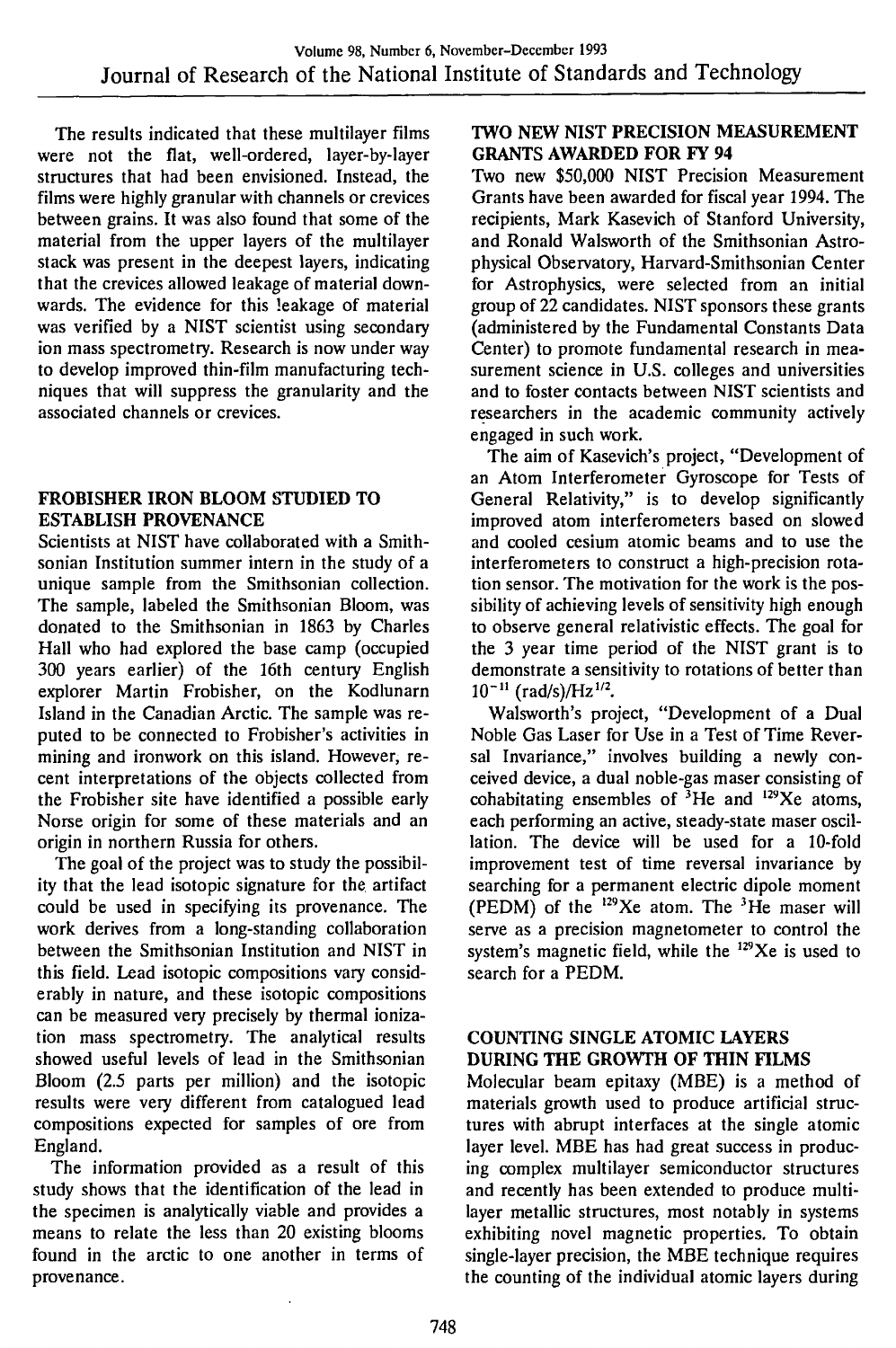growth. The most common technique to count these layers has relied on reflection-high-energyelectron-diffraction (RHEED) measurements, in which the reflected electron beam intensity is monitored in real time. One typically observes cyclic oscillations in the RHEED intensity, which are interpreted as corresponding to one atomic layer per cycle. To date, litfle has been known about the actual physical structure corresponding to the RHEED intensity behavior, or about the exact cause of the intensity oscillation themselves. Some of the questions plaguing scientists are: Is one oscillation really one layer? Do oscillations mean the material is growing one layer at a time?

Recently, scientists at NIST, using scanning tunneling microscopy, have obtained some of the first atomic real space images of the growing surfaces of iron crystals that correspond to various RHEED intensity oscillations. These experiments, which were reported in the June 7, 1993 issue of Physical Review Letters, found that one oscillation does correspond to one atomic layer, but only in special circumstances do oscillations imply that material is growing one layer at a time. These measurements show in detail how the mechanisms of surface diffusion, nucleation, and growth affect the quality of the resulting thin film. As a result of the NIST work, the RHEED measurements that are used widely by MBE researchers in the magnetics and semiconductor industries to monitor thin-film growth now can be used more knowledgeably to optimize growth processes in order to control film quality.

#### **NIST ASSISTS MANUFACTURERS OF COLOR DISPLAYS**

Recent measurements in the NIST Facility for Automated Spectroradiometric Calibrations (PASCAL) aided the U.S. color display technology industry. A manufacturer of single phosphor color monitors requested that three color displays be measured for spectral distribution. Based on the measurements, NIST also computed the chromaticity coordinates of the displays.

Basic calibrations of color tubes are performed at the manufacturer using spectroradiometers, but the methods of calibration are not standardized. The measurements performed in FASCAL will serve as the basis for the corrections of the readings from the manufacturer's spectroradiometers. The manufacturer is also a member of the Electronic Industries Association committee JT-31. This committee will set up a round-robin intercomparison of color tubes from several manufacturers of TVs. Again the measurements performed in PASCAL will serve as the base for the intercomparison. NIST is looking at this special test to be the first of many similar color tests, particularly since the manufacturers lack the facilities to perform these unique measurements.

## **POWERFUL OPTICALLY PUMPED FAR-INFRARED LASER LINE DISCOVERED**

A 124  $\mu$ m methanol laser line that is more than four times stronger than the previous "strongest" line (a 119  $\mu$ m line also in methanol) was just discovered at NIST. The experiments were performed by guest researchers and a NIST scientist. The discovery is of special interest to plasma physicists who use far-infrared radiation to measure electron densities in plasmas. It is also of interest to spectroscopists because spectroscopic sensitivity is especially high at infrared frequencies.

The new line was found using other newly discovered (at NIST) lines of the  $9 \mu m$  hot bands in the NIST ribbed-tube  $CO<sub>2</sub>$  laser. The radiation from one of these new  $CO<sub>2</sub>$  lines was used to pump methanol to produce the 124  $\mu$ m radiation.<br>Twenty-five additional far-infrared lines in Twenty-five additional far-infrared lines in methanol also were discovered using the new  $CO<sub>2</sub>$ lines.

## **HRST INTERNATIONAL COMPARISON OF** PHASE-NOISE-MEASUREMENT SYSTEMS

The first international comparisons of phase-noise measurements between the United States, France, and Switzerland have been completed successfully. NIST-developed systems were demonstrated at the Fifth European Frequency and Time Forum in Neuchktel, Switzerland by a NIST scientist. He subsequently took these systems to laboratories in France and Switzerland for comparisons with their measurement systems. Phase noise is rising in importance in the specification of equipment for telecommunications, radar, and aerospace electronics.

Comparisons were made at carrier frequencies of 5 MHz, 10 MHz, and 100 MHz at Fourier frequencies extending up to 10 percent away from the carrier. Good agreement was found at 5 MHz and 10 MHz, but some errors on the order of 5 dB were found at 100 MHz. Because the NIST measurement method provides a complete internal capability for evaluating errors, it was easy enough to trace the problem to the commercial systems used in these European labs.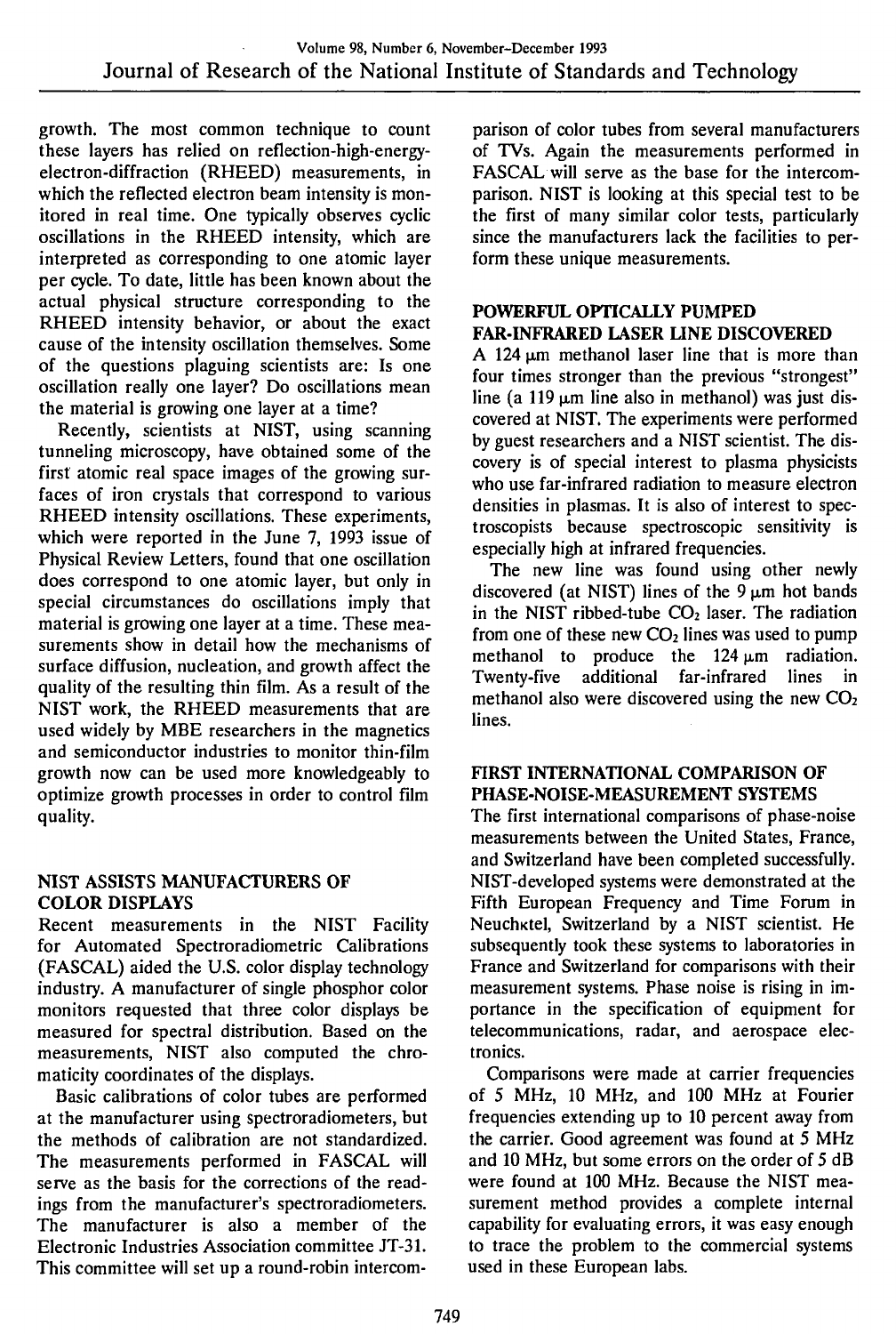## **NIST ESTABLISHES TWO-WAY, TIME-COORDINATION LINK TO EUROPE**

Three NIST scientists have completed construction and preliminary testing of a satellite Earth station that will provide for extremely accurate time and frequency comparisons between NIST and key national laboratories in Europe. The method promises an order of magnitude improvement in time-transfer accuracy, thereby providing better international time coordination. This is important in an era where atomic clock stability and accuracy is advancing rapidly. Improvements in international timekeeping should prove useful in international activities such as telecommunications and navigation.

The new NIST station can be used with both domestic and international communication satellites, and is expected to achieve a time comparison accuracy of <sup>1</sup> ns or better and stability of comparison in the 100 ps regime. There is substantial signal delay between the Earth station and the satellite, but proper handling of data exchanges broadcast through the satellite link in both directions results in a nearly perfect cancellation of the path-delay errors.

### **COLD NEUTRON REFLECTOMETER COMMISSIONED**

Neutron reflectivity has emerged as a very powerful tool for the investigation of surface behavior of polymers, magnetic thin films, surfactant films, and other technologically relevant thin-film materials. NIST in cooperation with a private company and the University of Minnesota has built a new stateof-the-art neutron reflectometer in the neutron guide hall at the Cold Neutron Research Facility (CNRF) at NIST. The new reflectometer-which represents the state-of-the-art-gives NIST scientists, along with industrial and university collaborators, the opportunity to play an even greater role in technologically important research on surfaces and interfaces.

The instrument operates with the sample in the horizontal geometry allowing reflectivity measurements from the liquid-air interfaces. The reflectometer can be operated with extremely high resolution at small wavevector transfers and is also capable of routinely measuring reflectivities down to and below the  $10^{-6}$  level. Very low background levels in the CNRF guide hall make it possible to use a linear-position-sensitive detector, which allows specular and off-specular reflection measurements simultaneously.

The new instrument has been fully operational since May 1993. A substantial improvement (by a factor of about 4) in the instrument is expected with the installation of new liquid hydrogen cold source in 1994. Demand for neutron reflectivity instrumentation time by U.S. industry and universities is rising rapidly, and the instrument is already oversubscribed by a large factor.

#### **SOFTWARE EVALUATION AGREEMENT SIGNED**

A private company and NIST signed an agreement to evaluate software developed at NIST that models processing of polymer matrix composites by resin transfer molding (RTM). The private company is interested in applying RTM processing technology to the manufacture of structural aerospace components. The agreement with the private company complements existing separate agreements between NIST and the Automotive Composites Consortium and two other private companies. All industrial partners seek to lower manufacturing costs while improving the reliability of large structural parts made from lightweight polymer composites.

RTM involves injection of liquid prepolymer into a mold that contains the reinforcement fibers (preform) arranged to meet design criteria for strength and stiffness. Mold design and optimal processing parameters depend on the resistance of the preform to resin flow. Availability of credible models that simulate flow of resin through the fiber preform are critical to implementation of RTM. Scientists at NIST are developing such software as well as measurement methods for input permeability data but need cooperation with industry so that computer programs can be tested with actual part manufacture. Under the agreement, NIST will provide one of the companies with the software and instruct its personnel on the methods for making permeability measurements. The company will provide NIST with results of the simulations and comparisons to actual processing data, which will be useful in refinement of the software.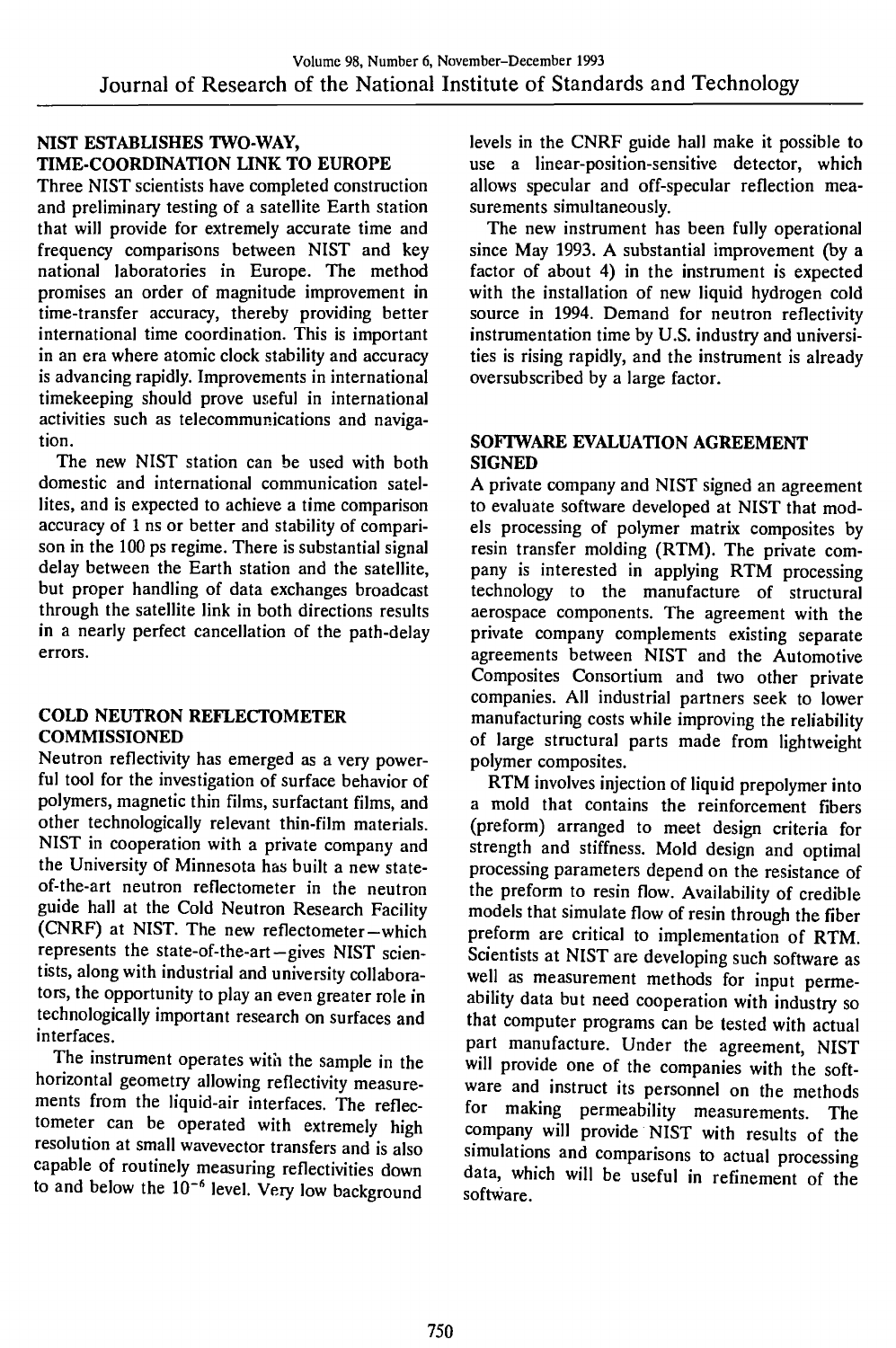## **COMPANY SIGNS CRADA INVESTIGATING FRACTURE IN ENGINEERING POLYMERS**

A private company signed a cooperative research and development agreement to perform research with NIST on the incubation process for fracture of engineering thermoplastics. Lifetime and durability are important aspects of engineering material performance. As the use of polymers and polymerbased composites in structural applications expands, the understanding of the physics and chemistry that determine their reliability in use becomes increasingly important. Scientists from the private company will collaborate with NIST staff in studies using small-angle x-ray scattering and positron annihilation lifetime spectroscopy. The studies seek to establish the nanoscale mechanisms that result in incubation of fracture in engineering thermoplastics. Both techniques are sensitive to changes in the local environment, and it is anticipated that the way in which this evolves during mechanical deformation will provide insight into the molecular mechanisms that lead to deterioration of material performance.

#### **NIST AND NCMS SIGN COOPERATIVE AGREEMENT TO DEVELOP LEAD-FREE SOLDERS**

A new cooperative research program has been established between the National Center for Manufacturing Sciences (NCMS) and NIST to identify environmentally safe alternatives for leadbased solder alloys currently used for electrical/ electronic interconnections. In response to congressional concerns on the use of lead in manufacturing, NCMS has formed a consortium for the design and evaluation of possible candidate leadfree solder alloys that meet the manufacturing and performance requirements currently met by leadbased solders. NIST has joined with Rensselaer Polytechnic Institute, Sandia National Laboratories, the Electronic Manufacturing Production Facility, and the NCMS industrial partners, in establishing the guidelines for development of these new solder alloys.

#### **NEW TECHNIQUES USED FOR SITING SMOKE DETECTORS**

NIST has applied computational fluid dynamics modeling to the analysis of smoke flow under complex ceilings. The technique provides a more detailed look than can be achieved through much

more costly full-scale experiments. This new technique was used to examine the current siting guidelines for fire detectors and sprinklers and identified several areas where improved response could be achieved at lower cost. The technique has been verified against real-scale experimental data taken 10 years ago.

Both the fire detection and sprinkler industries are interested in the potential for this new methodology to address technical questions that have been extant for many years, in particular to reduce costs while improving life safety.

## **NEW FIRE SUPPRESSANTS RECOMMENDED FOR IN-FLIGHT PROTECTION OF AIRCRAFT**

A NIST multilaboratory research team has identified a number of chemical compounds that can be used to replace halon 1301 ( $CF<sub>3</sub>Br$ ) for extinguishing aircraft fires while in flight. This chemical currently provides protection against fires in jet engine nacelles and other unoccupied spaces in nearly all commercial and military aircraft. Its manufacture will cease at the end of 1993 due to halon damage to stratospheric ozone. This makes the search for alternative suppressants urgent. As a result, the government agencies and the Federal Aviation Administration, through Wright-Patterson Air Force Base, have requested NIST to identify candidates that can be ready for use within 2 years.

Because of the unusual nature of the fires and the strict demands on the fire suppressant, the NIST team developed an array of new apparatus and procedures to understand the behavior of more than a dozen compounds in different aspects of the fire suppression process. Studies include thermodynamics of the chemicals in mixtures with nitrogen, dynamics of agent release, conditions leading to flame extinction, and byproducts of the suppression process. In addition, experiments were conducted to predict the long-term stability of the chemicals during storage and their compatibility with the metals and polymers used in storage containers. Environmental issues and the potential for human exposure also were investigated. The recommended chemicals, which are gaseous (at ambient conditions) halocarbons and halohydrocarbons, are to be tested in full-scale fixtures simulating portions of aircraft at Wright-Patterson Air Force Base. A final report documenting the NIST research and the rationale for the recommendations will be prepared by January 1994.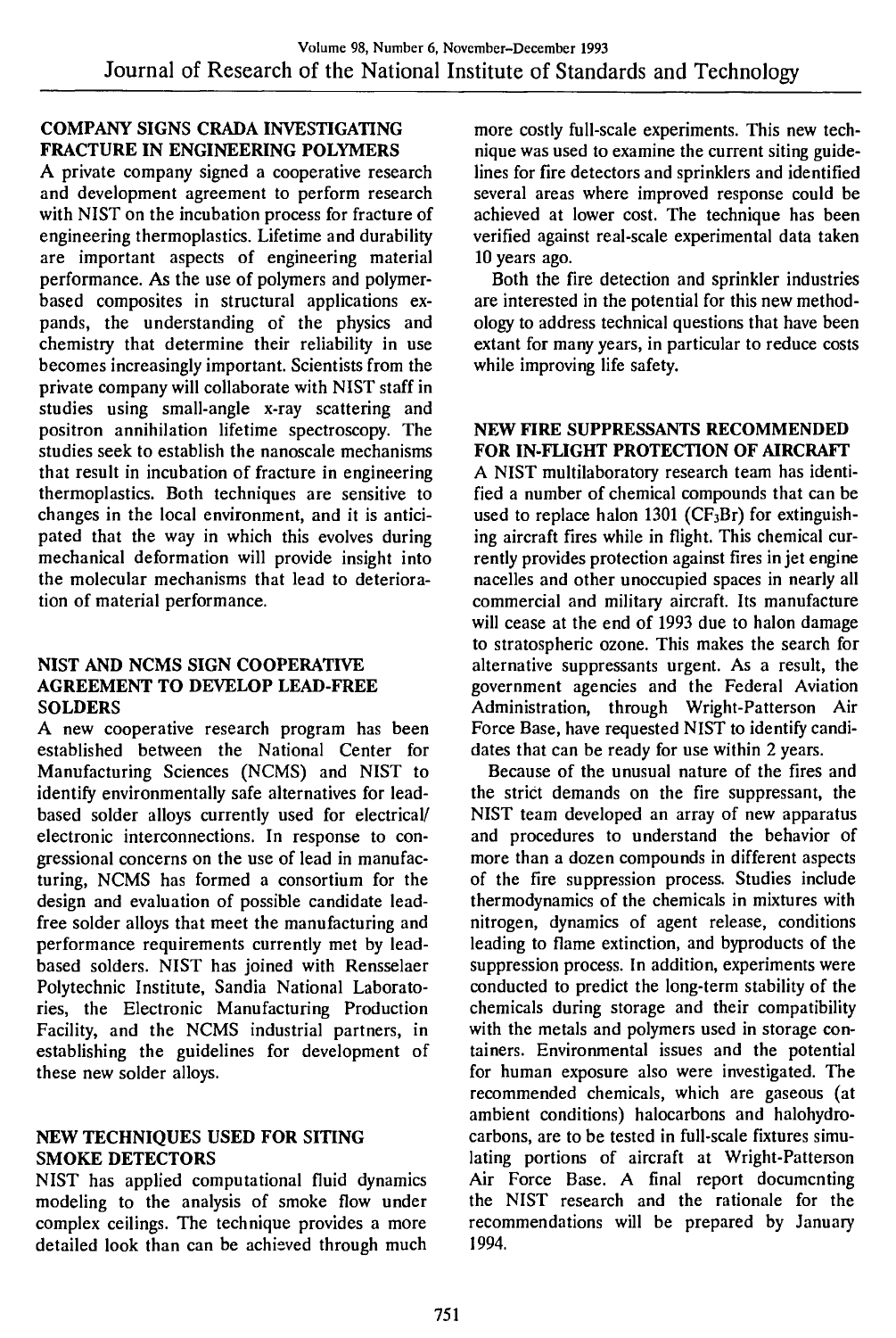#### BACnet PRODUCES POSITIVE REACTION FROM INDUSTRY

NIST researchers have spent the last 5 years, in concert with industry, developing an open protocol for communication between computerized control systems for heating, ventilating, and air conditioning in buildings. While the BACnet protocol has not yet been released by the American Society of Heating, Refrigerating, and Air-Conditioning Engineers' (ASHRAE) Standards Project Committee 135 in its final version, it is in a form today that can be adopted by any manufacturer who chooses to write to it. A major air-conditioning company has just announced that they have chosen to implement BACnet at this time because industry use of an open standard is so important to building owners. Strong support from the company and others in the building automation industry is required to help deliver this needed standard to collective customers. All customers who join the company in implementing this early version of BACnet will be upgraded to the final version upon request and at no charge when it is accepted by ASHRAE.

#### COMPUTER SECURITY CONFERENCE ATTRACTS LARGE TURNOUT

On Sept. 20-23, NIST and the National Security Agency's National Computer Security Center (NCSC) co-sponsored the 16th National Computer Security Conference in Baltimore, MD The theme of the conference was "Information Systems Security: User Choices." The conference attracted about 1,800 attendees from government and industry.

Of special Interest was the conference session on the draft Federal Criteria for Information Technology Security and efforts toward international harmonization of criteria and evaluations for trusted products. Other sessions featured tutorials on viruses, trusted systems, networks, and system integration; research papers and recent technological developments by leading technical experts in information security; management topics such as contingency planning, risk management, and electronic crime; and recent accomplishments and lessons learned in the development and operation of systems and networks that provide security features. The closing plenary focused on "Information System Security Strategies for the Future."

#### RASTER GRAPHICS VALIDATION TEST SERVICE INITIATED

On Oct. 1, NIST initiated the NIST Raster Graphics Validation Test Service for a 1-year trial period. Conducted on a cost-reimbursable basis, the service tests raster files for conformance to Federal Information Processing Standard (FIPS) 150, Facsimile Coding Schemes and Coding Control Functions for Group 4 Facsimile Apparatus, and the DOD Military Specification MIL-R-28002, Requirements for Raster Graphics Representation in Binary Format. The test service analyzes implementations of ITU-T (formerly CCITT) Recommendation T.6 (Group 4) and Continuous Acquisition and Life-Cycle Support (CALS) Type I data files for conformance to the T.6 (Group 4) compression algorithm. A test report is produced, which summarizes the tests performed and describes any conformance deficiencies. Certificates issued for successful validations and registered test reports will be listed in the Validated Products List, which NIST updates and publishes quarterly. An information pack provides details of the test service and procedures for requesting validations.

#### NEW PUBLICATION FOCUSES ON INFORMATION RETRIEVAL TECHNIQUES

Information retrieval is the process of locating the data that best answer a user's query. Despite the growth of wide-area networks and the amount of potentially available information, many archives and information bases are not accessible to users who do not know site names and access methods. NISTIR 5243, Towards Flexible Distributed Information Retrieval, discusses a distributed information system being developed to make the best use of networked resources and to achieve flexible integration of existing information bases.

#### SECURITY OF ELECTRONIC DOCUMENTS SUBJECT OF NIST REPORT

NISTIR 5247, Workshop on Security Procedures for the Interchange of Electronic Documents: Selected Papers and Results, presents the findings of a workshop held at NIST Nov. 12-13, 1992. About 40 participants from government and industry attended the meeting. Co-sponsored by NIST and the Office of Management and Budget, the workshop focused on the need to devise rules for the use of security procedures in the electronic transmission of documents between organizations.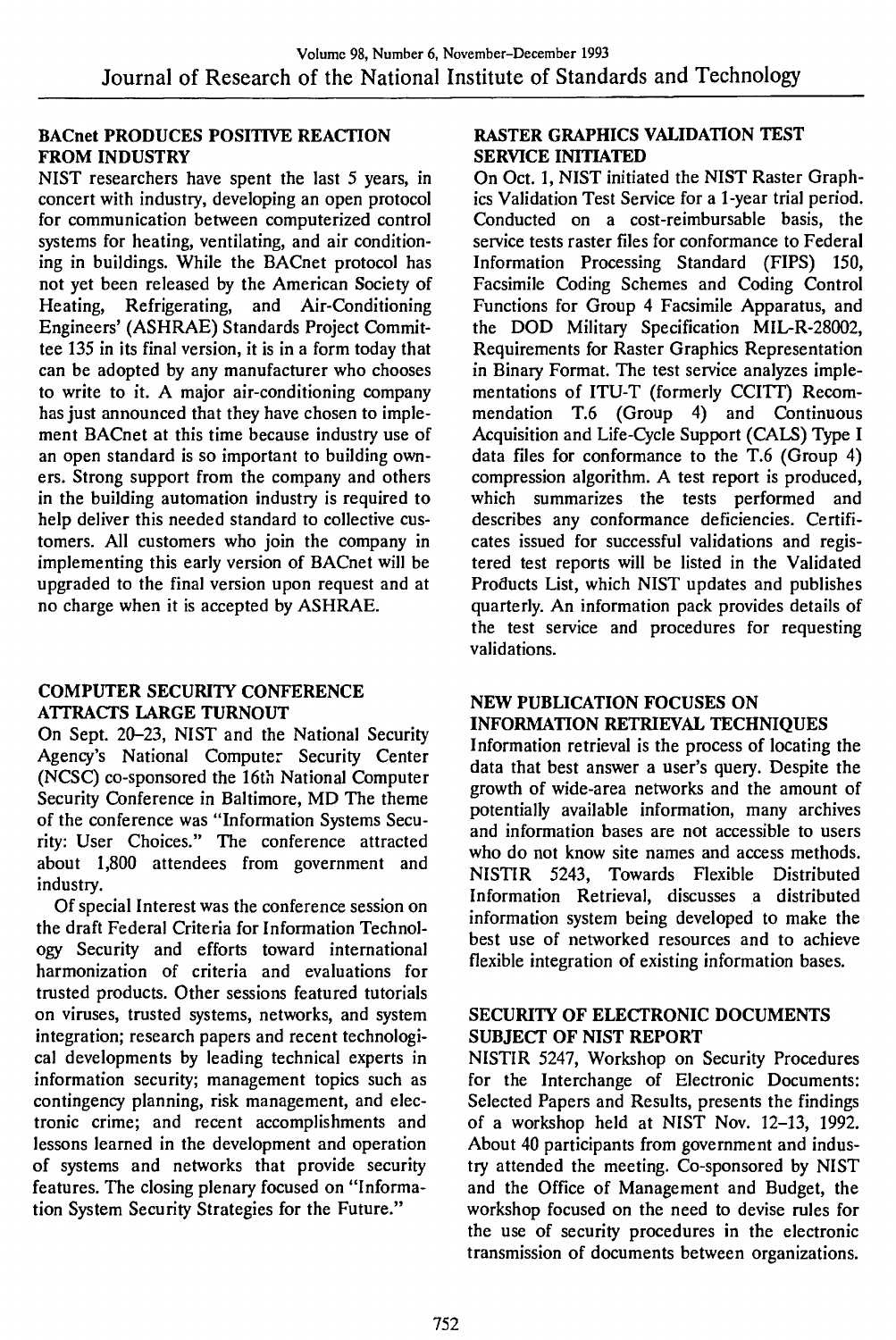#### **DIGITAL SIGNATURE CERTIFICATE MANAGEMENT WORKSHOP RESULTS PUBLISHED**

NISTIR 5234, Report of the NIST Workshop on Digital Signature Certificate Management, Dec. 10-11, 1992, summarizes the presentations and discussions of about 40 invited participants representing the federal government, industry, standards organizations, and international interests. The workshop reviewed existing and required technologies for digital signature certification authorities and developed recommendations for certificate contents, formats, generation, distribution, and storage.

## **NIST CRITICAL STABILITY CONSTANTS OF METAL COMPLEXES DATABASE RELEASED**

Standard Reference Database 46 provides comprehensive coverage of interactions for aqueous systems of organic and inorganic ligands with protons and various metal ions. Based on the sixvolume Critical Stability Constants, the data have been thoroughly evaluated with correction of errors and addition of new material. Protonation constants under specified conditions of temperature and ionic strength, heats of protonation, entropies of protonation, stability constants and related equilibrium constants, thermodynamic constants, and a complete bibliography are included for nearly 4000 ligands. For an additional 1000 ligands, the metal ions studied and bibliographic citations are included. The database is available from the Standard Reference Data Program.

#### **NIST FIRST-TIME MEASUREMENTS HELP MANUFACTURER DESIGN IMPROVED PORTABLE X-RAY UNITS**

The production rates of gaseous byproducts that result from decomposition and oxidation of compressed sulfur hexafluoride (SF $_6$ ) during exposure to x rays were measured for the first time by NIST scientists as part of a cooperative research and development agreement with a private company. An outcome of the work is that the company, a manufacturer of portable x-ray units that use  $SF<sub>6</sub>$  as an insulating gas, will be able to design more reliable and longer-lived instruments. The company approached NIST because it had become interested in evaluating any possible effects of x rays on the  $SF<sub>6</sub>$  gas, including the formation of corrosive byproducts that could be harmful to the operation of the x-ray units.

In the collaborative experiments, the company supplied and operated the x-ray unit, and NIST scientists carried out analyses of decomposed  $SF<sub>6</sub>$ using the gas chromatograph-mass spectrometer method they had developed previously. They found that the  $SF<sub>6</sub>$  oxidation byproducts from the x-ray unit were the same as those formed by corona discharge in  $SF_6$ , including the very toxic gas  $S_2F_{10}$  and oxyfluorides of sulfur such as  $SOF_2$ ,  $SO_2F_2$ , and SOF4. The formation of these species is known to be accompanied by the formation of such highly corrosive byproducts as HF and free fluorine. The experimental results from this work are to be presented at the International Symposium on Gaseous Dielectrics next year.

#### **LOCATING IMAGES PROJECTED BY INTEGRATED-CIRCUIT MANUFACTURING TOOLS TO NANOMETER-LEVEL ACCURACY**

NIST researchers have devised a method to measure the relative location of projected images of features on a test mask when the images have been projected onto a "calibrated" substrate. This development responds to industry's needs for the rapid determination at nanometer scale of the placement of images of fiducial features on a mask as projected by a lithography tool on a substrate.

One specific application is low-cost evaluation of image placement by x-ray lithography masks. NIST researchers have shown that the image locations can be determined with an accuracy of 10 nm or better; a patent on the method has been applied for.

In one implementation, partially formed test structures are first fabricated on a substrate. Each structure serves as a local ruler, and the structure positions and scales are calibrated by means of NIST's linear-scale interferometry system. Next, images of fiducial marks on a mask are projected onto the substrate. These images, known as pointers, overlay the partially formed test structure local rulers to form completed test structures. The locations of the pointers within the respective test structures are then determined electrically. These measurements, combined with the calibration of the rulers, provide the location of the pointers on the substrate. The team is now developing a twodimensional implementation intended to provide a low-cost metrology directly traceable to a twodimensional metric of atomic spacings of singlecrystal surfaces determined through molecular measuring machine.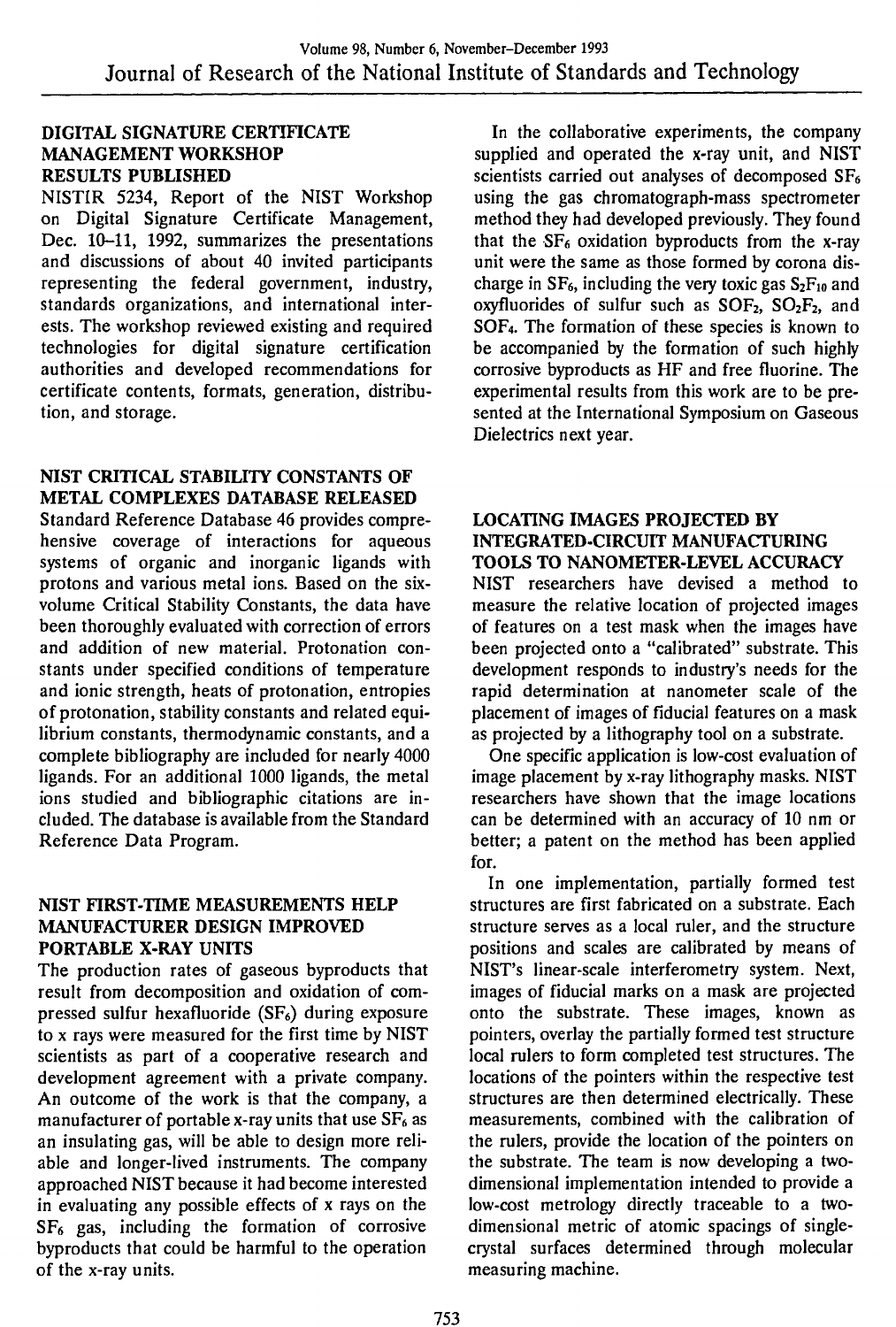#### NIST TRANSMISSION LINE MEASUREMENT METHOD DEMONSTRATED FOR HIGH-PERMITTIVITY MATERIALS

NIST scientists have developed and evaluated a method capable of measuring permittivity for materials having high permittivities; previous methods were not capable of these measurements. The method employs a coaxial air line system having the relatively large diameter of 77 mm. The principal advantage of the method is that the relative magnitude of the error resulting from the presence of an unavoidable small air gap between inner conductor and specimen material is reduced greatly compared to the air-gap errors present in the conventionally used line, which is 7 mm in diameter. Models have been developed and are used as a basis for compensating for the air gap, but the resulting correction is not perfect. Using the new method, the NIST team was able to characterize a high-permittivity commercial ceramic having a nominal value of the real part of the complex permittivity  $\epsilon' = 270$  over the frequency range 50 MHz to 1000 MHz. The team's measured value was  $\epsilon' = 275$ , after air-gap correction. Meaningful measurements on this material using the conventional 7 mm diameter coaxial line would have been very difficult, even if possible, with large errors. Work is currently under way to extend the method to the low-frequency range of 0.1 MHz to 50 MHz.

## NIST DEMONSTRATES CAPABILITY FOR HIGH-FREQUENCY SURFACE RESISTIVITY MEASUREMENTS OF HIGH-TEMPERATURE-SUPERCONDUCTOR FILMS

NIST has carried out a preliminary measurement of the microwave surface resistivity of high-temperature-superconductor films in collaboration with a researcher from the Warsaw University of Technology. Microwave surface resistivity is a key parameter for determining if a given high-temperaturesuperconductor material has potential for highfrequency applications. NIST scientists performed the measurements on yttrium-barium-copper oxide (YBCO) films grown at NIST. The measurements were made with a sapphire-rod resonator developed for NIST by the Polish researcher.

The resulting value for the microwave resistivity of 6 m $\Omega$  to 8 m $\Omega$  per square at 77 K compares well with values reported by others on YBCO films at the same frequency. The resonator rod is a small

right circular cylinder that is excited at 25 GHz by microwave energy coupled into the resonator cavity through loops whose position can be moved to adjust the coupling. In operation, specimens of the material to be measured are brought into contact with the ends of the rod. For these first measurements, the cavity structure was submerged in a simple liquid-nitrogen bath; for planned future measurements on other YBCO specimens and on other high-temperature-superconductor films, a cryostat will be constructed to provide stable temperature control over the range 20 K to 120 K.

#### NEW METHOD TO DETECT HIGHLY EXCITED ATOMIC STATES

The creation and detection of very highly excited atomic states are important for precision spectroscopists and those studying the behavior of atoms in both strong and weak fields. A NIST scientist and a graduate student have demonstrated a new detection technique that uses an optical "dump" pulse from a visible dye laser to stimulate emission from the Rydberg state of interest to a lower valence level. Fluorescence from this lower level is then detected. This new technique has many advantages compared with earlier methods. It permits the selective interrogation of individual Rydberg states, and the ease of using optical light pulses. The Rydberg state being stimulated to the lower level is easily identified since the stimulated emission process is governed by the normal atomic selection rules and the wavelengths are well-known. The highest principal quantum number that can be unambiguously observed is limited by the "dump" laser's linewidth, not by the wavelength or energy resolution of the detection system. And while direct ionization of the Rydberg state occurs, this pathway is relatively limited in the new technique because of the strength of the stimulated emission transition. This technique has been first tested on Ca atom Rydberg states. Pulsed dye lasers were used to excite a series of 'D states with principal quantum numbers  $n = 11$  to 38 by a two-step process. States with  $n = 12$  and 25-38 were detected with a third pulsed dye laser tuned to the "dump" transition  $4$ snd<sup>1</sup>D<sub>2</sub> $\rightarrow$ 4s5p<sup>-1</sup>P<sub>1</sub>. Fluorescence from the <sup>1</sup>P state at 671 nm was observed through a monochromator. Work is in progress to use this new detection scheme for state-to-state collision studies of Rydberg states.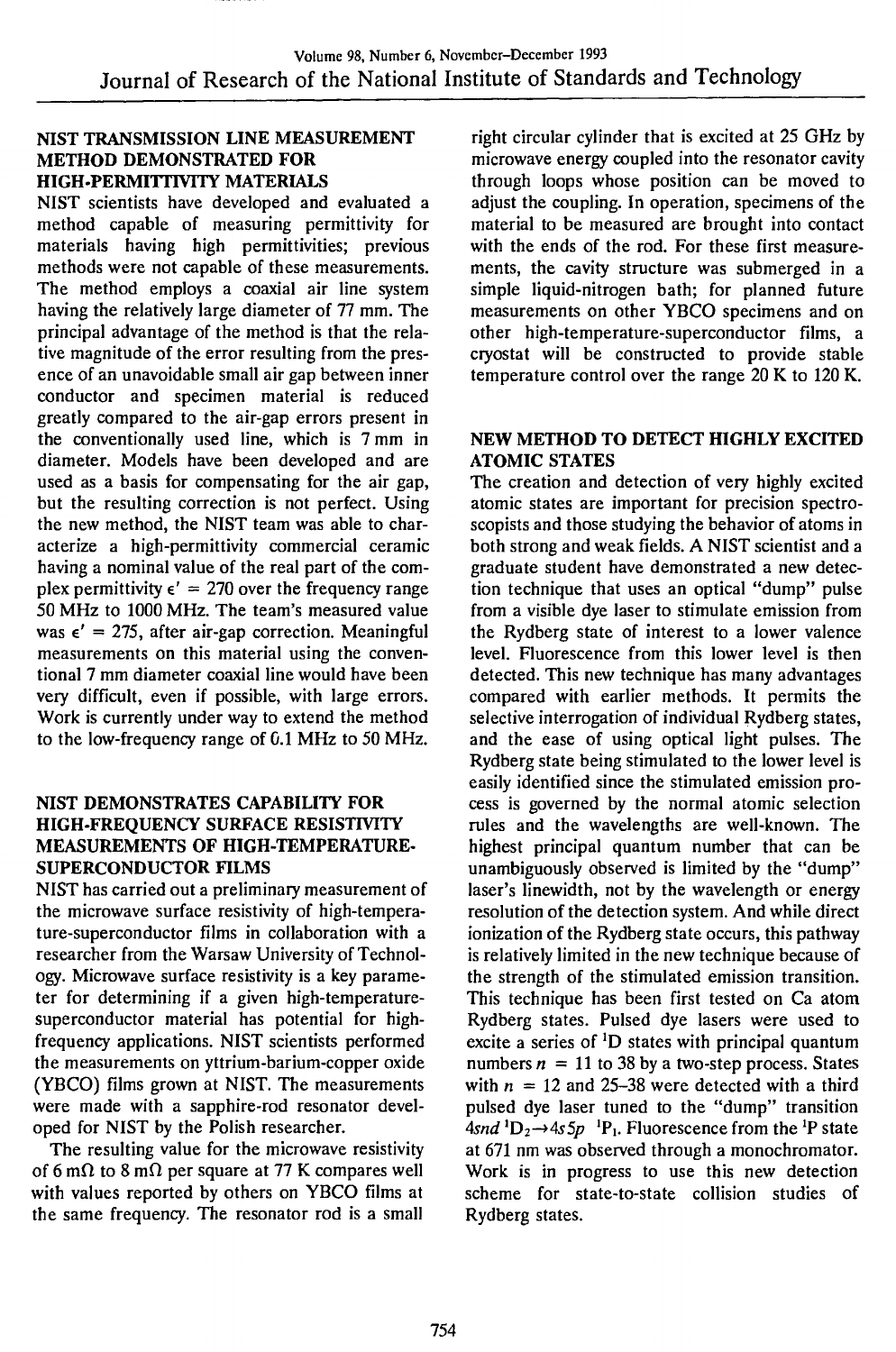## **^^ST RESEARCHERS DOCUMENT THERMAL AGING OF FOAM INSULATION**

Two NIST scientists have completed a 1-year study of rigid polyisocyanurate foam thermal insulation co-blown with  $CCl_3F$  and  $CO<sub>2</sub>$ , documenting the decrease in insulating capability and change in other important properties due to exposure to elevated temperature and humidity. Foam insulation has been used extensively throughout the building industry. However, recent changes in the laws protecting stratospheric ozone have forced manufacturers to develop new technology to minimize and eventually eliminate chlorofluorocarbons from their foam products. The "long-term" effectiveness of these new products is not known.

In this study, the researchers exposed samples to five different combinations of elevated temperature and/or humidity and measured changes in thermal conductivity, mass, volume, and density about every 50 days over the year. After <sup>1</sup> yr, the thermal conductivity increased about 40 percent and density decreased about 5 percent. They determined three regimes of aging by correlating the changes in thermal conductivity with changes in density. Results were compared to another foam blown with only  $CCl_3F$  and aged under similar exposures with good agreement. This technique could be used in an accelerated aging test to characterize a production lot of foam over its lifetime. By additionally using Fourier transform infrared spectroscopy and measurements under a scanning electron microscope, they determined the mechanisms of change occurring within the foam.

## **ISDN FEDERAL INFORMATION PROCESSING STANDARD (FIPS) APPROVED**

The Secretary of Commerce recently approved FIPS 182, Integrated Services Digital Network (ISDN), for federal agency use. Effective April 15, 1994, the standard defines the generic protocols necessary to establish transparent ISDN connections among government networks and between government and conformant common carrier networks. Providing a minimal set of bearer services, FIPS 182 is based on national and international standards and on implementation agreements developed by the NIUF.

## **NEW REPORT FOCUSES ON EMERGING FEATURES FOR GEOGRAPHIC INFORMATION SYSTEMS (GIS) APPLICATIONS IN DATABASE LANGUAGE STRUCTURED QUERY LANGUAGE (SQL)**

NISTIR 5258, Towards SQL Database Language Extensions for Geographic Information Systems, presents a collection of papers by the GIS/SQL Working Group of NIST's GIS Standards Laboratory. The goal of the laboratory is to facilitate joint efforts in adapting information technology standards for use by the GIS community.

A GIS extension to SQL will benefit users by providing a common database language to directly perform many of the functions and operations they require. For the GIS vendor software community, the integration of SQL into GIS software will result in less effort and maintenance by vendors. NIST will continue to participate in the development of a GIS extension to SQL as the work progresses in the national and international voluntary standards arenas.

#### **NIST MAKES POSIX CONFORMANCE TEST SUITE AVAILABLE ELECTRONICALLY**

On Oct. 15, FIPS 151-2, Portable Operating System for Computing Environments (POSIX), replaced FIPS 151-1 in its entirety. A new test suite has been developed, NIST-PCTS:I5I-2, to evaluate POSIX products for conformance to the revised FIPS. To be more responsive to the needs of the NIST POSIX testing community, NIST has arranged to sell the test suite directly via electronic mail. The electronic version of NIST-PCTS:151-2 will be delivered to the customer usually the same day that NIST receives the paperwork.

# **Standard Reference Materials**

#### **STANDARD REFERENCE MATERUL 1746- SILVER FREEZING-POINT STANDARD**

The International Temperature Scale of 1990 (ITS-90) was adopted by the International Committee of Weights and Measures in 1989, in accordance with the request embodied in Resolution 7 of the 18th General Conference of Weights and Measures of 1987. The ITS-90 supersedes the